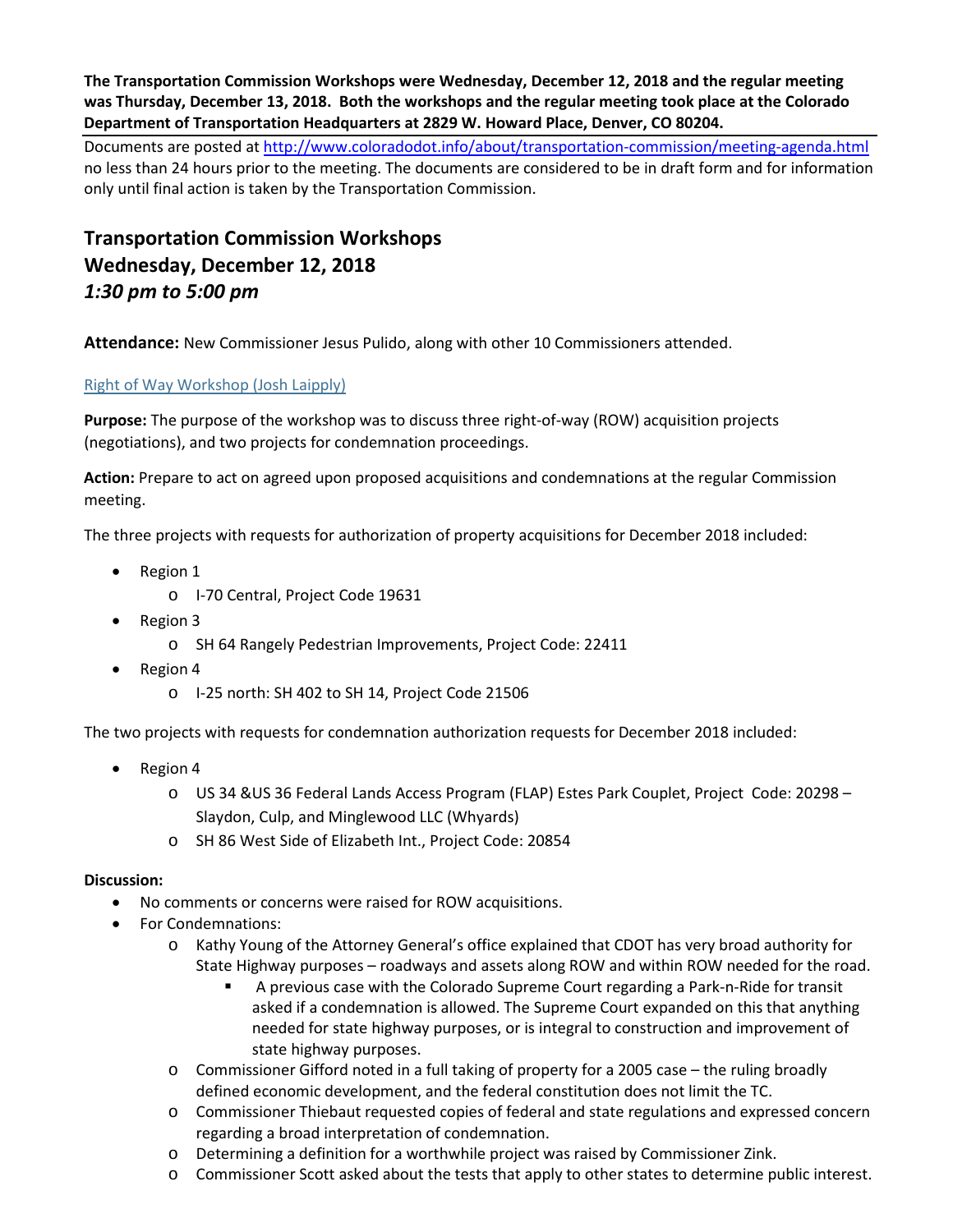- o Commissioner Gifford asked about whether engineering judgement is being trusted and why is the question regarding the project being worthwhile.
- o Executive Director, Mike Lewis, explained that the CDOT decision for this project was not made in a vacuum. How we acquire highway right-of-way is based on the Relocation Act process. How we decide if and when to do a project is not on a whim, it is a process vetted through many levels, including NEPA or EAs on projects – property takings are evaluated then also. Evaluation of takings is built into federal and state system. For example the I-25 Gap project had its scope limited to avoid takings. TC has the opportunity to question staff.
- o Commissioner Hofmeister requested Region 4 Transportation Director, Johnny Olson, to speak more on this project.
- o Johnny Olson explained that the project reduces congestion and air quality impacts through Elk Horn, a part of Estes Park, and the project was accepted through the FLAP program. Floods in 2013 also hit Estes Park and a lot of work being done along the one way pair, includes bridges and drainage improvements. The Central Federal Lands is to program dollars, and funding is moved to 2022 until design is complete and ROW is acquired. During the 2013 floods these homes were all under water. CDOT will tier the property to help with drainage. Johnny confirmed that partial acquisitions are not feasible for this project. Offerings from CDOT to the owners for property acquisition was presented and discussed.
- o A counter offer was received for Minglewood property, and owners met with CDOT on November 29. . CDOT and landowners are still in the process of negotiation.
- o Josh Laipply, CDOT Chief Engineer, noted that a log of the notifications and communications with property owners will be added to the TC packet for this month and in the future in an effort to inform TC of measures taken to communicate and notify property owners for condemnation requests.
- o Mike Lewis expressed an understanding of the property owners' position. We care as if it were our property, but it is not just a whim for this project, this project results in a negative individual impact for the public good, and this is difficult. CDOT is respectful of property owners and only acquires property that is needed.
- o Attorney for Minglewood of Alderman/Bernstein spoke, Steve Nagy stated that this is additional information only, the Whyards (Paul and Sally) and I are not here today to contest goals of project, or its public interest. The real concern is if the TC approves a condemnation proceeding when the potential exists for the funding to be turned down. Land owners are concerned that CDOT is not following the process outlined in the ROW manual, as vetting for whether funding is confirmed is still needed and the Environmental Assessment (EA) does not include Phase 2 – flooding. We are not arguing over engineering, but if the proper process is being followed. Whyards are requesting the TC to hold off on the condemnation proceedings until design and funding are confirmed. Mr. Nagy reiterated that traffic is a concern, flooding is a concern, and explained that he feels this is a premature project. The CFL hydrologic modeling is currently too premature to feed to public. Nagy requested CDOT to go through normal process where funding is secured, and then proceed.
- o Kathy Young remarked that design for this project is at least 70% -Johnny Olson will talk more on that. The meeting on November 29<sup>th</sup> showed the Whyards the hydrologic information and answered their questions. The procedure and process that the TC approved in the ROW manual is the process that CDOT is following. Kathy also noted that the manual is guidance and is not regulatory.
- o Johnny Olson told the group that design is anticipated to be at 95% in late February early March.
- o Kathy Young summarized that the meeting with the Whyards was a good meeting, and that no partial takes will occur – all full takes are in the works.
- $\circ$  Steve Nagy noted that he heard the city can still turn down grant funds and plans are not completed; this is part of plans acquisition, and he expressed concerns about the condemnation process occurring too early. CDOT could potentially be seen as arbitrary and capricious.
- o Commissioner Gifford asked if the TC could wait on approving the condemnation process.
- o Josh Laipply said that we like to have ROW obtained before the 95% design goes to ad to hire a contractor. Both CFL and CDOT noted we need to do this now. Lead time is needed.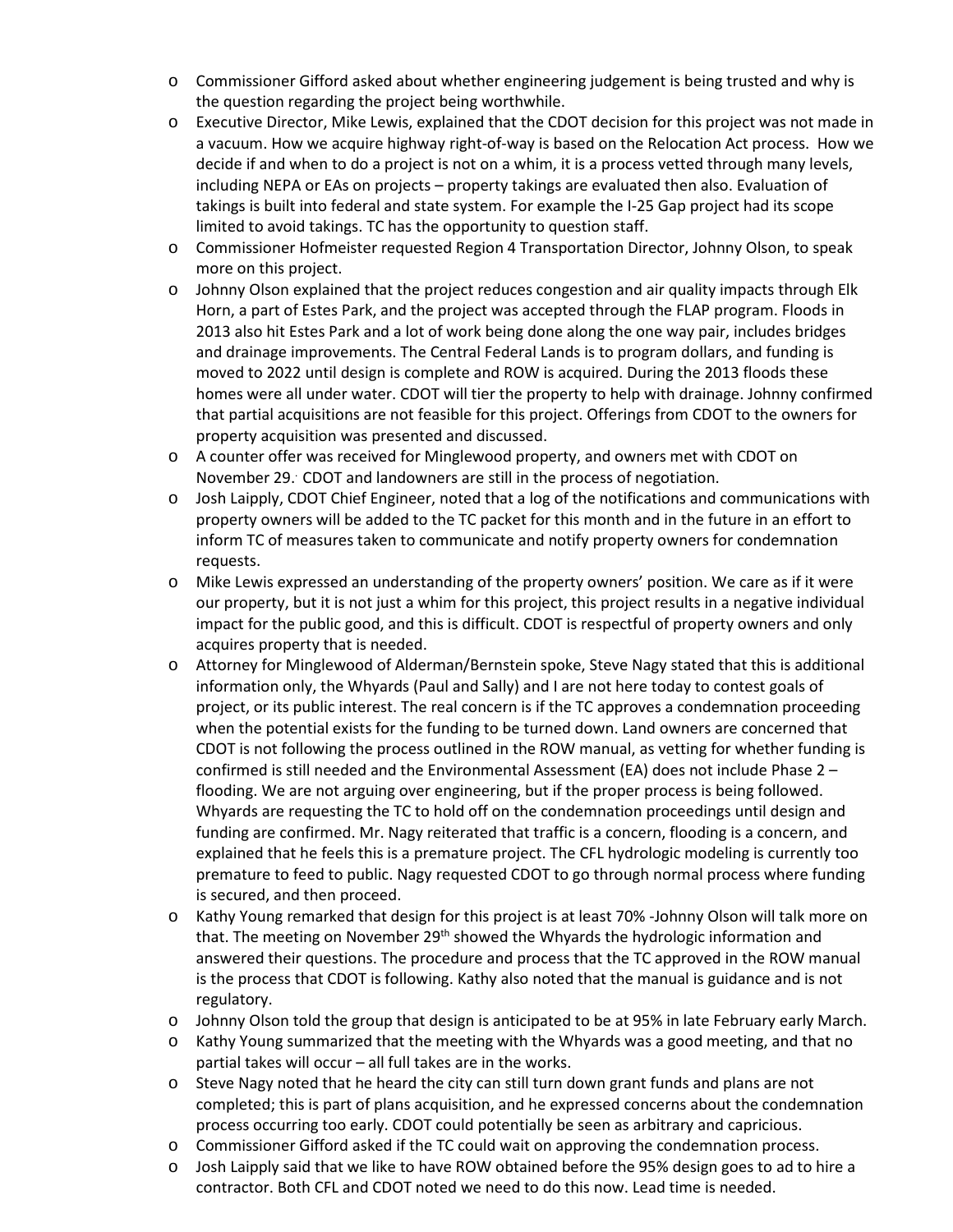- $\circ$  Johnny Olson mentioned that ROW clearance is needed to secure funds acquisition is one step and relocation takes more time beyond acquisition before the project could start construction. This parcel is really important for moving the project forward to program with CFL funds for 2021.
- o Steve Nagy requested CDOT to consider if the project is premature as the decision for authorization of condemnation has consequences to client – If there is a potential for the project not to occur – public interest is not established. Requires NEPA process to finish and have funding secured – this project is a different sequence.
- o It was explained that the funds for ROW are in hand now to pay for the acquisition, while other funds still to obtain are for construction.
- $\circ$  Commissioner Gilliland noted that delay is troublesome and a concern for the landowner too The project was re-evaluated and the footprint won't change. Waiting will put CDOT in a delay for another season. It will not do much good to delay this project.
- o Regarding SH 86 West Slide of Elizabeth. aligning an intersection for safety. Donald Nielsen property – Evaluation and offer dates overviewed – no response– owner suggested CDOT condemn the property.
- $\circ$  No questions raised by the TC. TC planned to take action on condemnations at the Regular TC December meeting.

# [Rest Areas \(Debra Perkins-Smith\)](https://www.codot.gov/about/transportation-commission/documents/2018-agendas-and-supporting-documents/december-2018/1-rest-areas.pdf)

**Purpose:** This workshop was intended to build on the Rest Area information presented at the November Transportation Commission (TC) workshop, and present conceptual options for funding a sustainable Rest Area Asset Management Program.

**Action:** Take action on request for direction on the FY 2022-FY2023 Asset Management Budget Setting Workshop. Provide feedback on conceptual options for funding a sustainable Rest Area Program at CDOT.

**Management Structure:** CDOT is proposing that Rest Areas become a separate asset category under Property Management. This will allow Rest Areas a separate funding structure for the capital rehabilitation and modernization of Rest Area Facilities. Staff is also proposing to build a separate Rest Area Maintenance Program Area (MPA) into the overall Maintenance Level of Service (MLOS) program. Thereby, Rest Areas will also connect with the Maintenance Division with the creation of a Maintenance Program Area (MPA) dedicated just to the maintenance and operations of Rest Areas. Asset Management metrics and targets for the Rest Areas would be set by both Maintenance and Property Management, each in their respective areas of responsibility. As with all MPAs within the MLOS program, the Maintenance Superintendents are responsible for those maintenance targets. The overall Rest Area program would be managed by an Asset Manager from Property Management, who would also coordinate with Maintenance.

**Rest Area Tier System:** In line with best practices from other states, the Rest Area Study recommended that CDOT use a tiered system as follows:

- Tier 1 Critically important to Co Rest Area System (6 total) near state entrance and isolated locations (more than 60 miles away from facilities)
- Tier 2 Standard (14 total)
- Tier 3 Basic (6 total)

**Needs Analysis:** Using the funding assumptions built into the tier structure, it was concluded that a sustainable Rest Area Program would require \$2 million per year for maintenance. It was concluded that \$4 million per year for a catch-up period of six years is needed for capital rehabilitation. This adds up to a combined total of \$6 million per year for six years. At the end of the six-year period, all CDOT Rest Areas will have had a full capital rehabilitation. While it is anticipated maintenance costs will stay constant at \$2 million per year, capital costs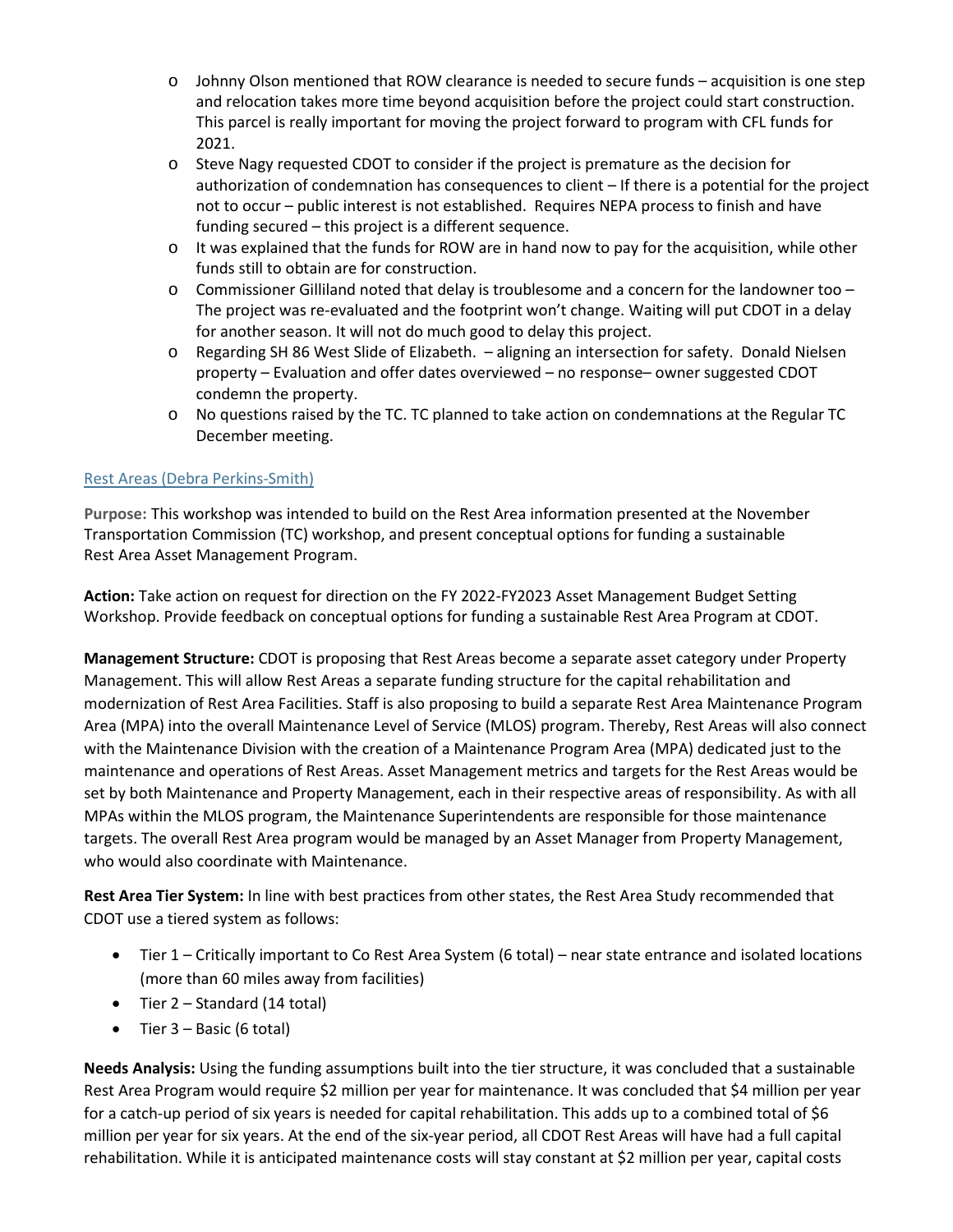after the first six years would be re-evaluated as part of the asset management program planning and budgeting process.

Several Asset Management funding options were proposed for the TC to discuss including:

- Option 1 Full Program; Capital Backlog funding in Year 1
- Option 2 Full Program; Capital Backlog funding divided between Years 1 and 2
- Option 3 Partial Deferred Asset Management Program; Capital Backlog funding divided between Years 1 and 2 and partial Asset Management funding in early years
- Option 4 Deferred Asset Management Program; Capital Backlog funding in Year 1 only and Asset Management funding deferred

- Debra Perkins-Smith, CDOT Director of the Division of Transportation Development, noted that work on Rest Area performance metrics under maintenance program area are anticipated for next year.
- Marcella Broussard, from CDOT Property Management spoke on needs of the Rest Areas and noted that Hope Wright from Marcella's team would be the Rest Area Asset Manager. As the Rest Area Asset Manager, Hope would work closely with the Division of Highway Maintenance and staff from Kyle Lester's team.
	- o Truck parking is another consideration for rest areas in terms of ingress and egress to the Rest Area site.
	- o Marcella explained that the intent is to rank order Rest Areas during a March workshop.
- Deb explained the tiered system for Rest Areas based on use and function. (See three tiers listed above).
	- o The process is to align maintenance and capital improvements to tiers.
	- o Funding assumptions for tiers were explained for rehab/replacement and other Rest Area maintenance. The estimated cost is \$4 million for rehab and routine maintenance is \$2 million.
- A 2023 Budget setting workshop will determine if we can add \$6 million for planning to assets for Rest Areas. If Rest Areas don't have their own funding source, money would have to be taken from other asset funds.
- Commissioner Connell noted that the cost estimates have a broad range what warrants a range of \$2-3 million? Pueblo rest area – \$2-3 million – why aren't numbers nailed down?
- It was explained that the range of dollars is used as the cost is not known at this point design not completed at this point – evaluation of treatments going on now – potable water at Vail Pass for example – partial fixes not working, and the solution is not designed yet.
- Mike Goolsby, Region 3 Transportation Director, asked if innovative partnerships for funding were explored.
- Debra responded that other states have monetized assets naming rights we will explore this. However these funds would not cover the full cost of maintenance. We are also investigating if public/private partnership (P3) arrangements can be made through the High Performance Transportation Enterprise (HPTE). We are checking into this, but there are substantial immediate needs.
- Commissioner Hall confirmed that this a new process for Rest Areas, and the TC needs to determine if we will agree to designate Rest Areas as an asset category. And then do P3 or share/leverage funds with the Colorado Tourism Office (CTO). We have good partners with the US Forest Service (USFS) and cities. Parachute is one example.
- Commissioner Scott commented that this is similar to the life boat (10 people) and five crackers story. Are we adding bureaucracy to CDOT? Where will the money come from? Trucks are stopping along I-70 is an issue, and multiple elements of the transportation system are touched on by this question. Now we need to define problem. Should we start with an RFP? If allowable, dollars could buy passing lanes.
- Mike Lewis noted that the lifeboat parable, we recognize folks in boat, for example we don't have noise walls in assets yet either. First we need to approve it is an asset. Make rest areas more visible first.
- Commissioner Hofmeister recommended approaching the CTO, or regional or local tourism agencies for revenue first, as towns benefit from Rest Areas that prompt folks to stop in their town.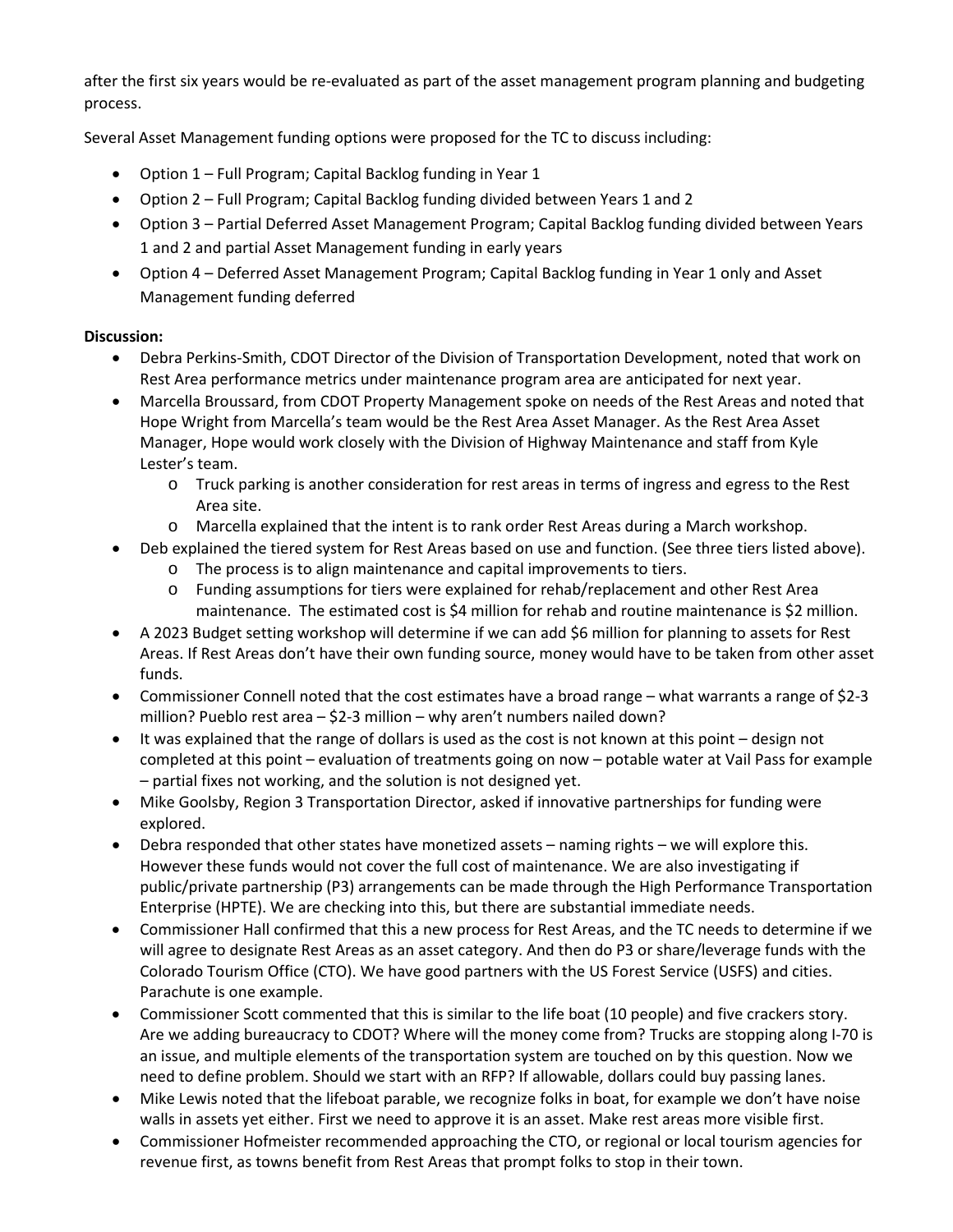- Mike Lewis explained it is important first to agree to identify Rest Areas as an asset, and then solicit outside revenue.
- Debra mentioned that currently CDOT is working with CTO on Welcome Centers in CDOT ROW. One of reasons of concerns at Rest Areas is safety. We need to get a better handle on what we want to do before asking for money.
- Commissioner Hofmeister expressed concern over the time and budget needed for planning, he recommended to do a two-month study, and get something accomplished.
- Debra responded that we are not planning now but doing pre-development at this point. STAC discussion of Rest Areas was long.
- Commissioner Gulido said that he is hearing consensus of including Rest Areas as an asset class, but costs to maintain and upgrade them is the issue. We need to evaluate options for funding.
- Debra Perkins-Smith said that there are no formal decisions today, just ideas to consider.
- Commissioner Stuart asked if the TC selected Option 3 what would be the fiscal year impacted. If Option 3 is selected we would not specify the fiscal year. The fiscal year would be determined during the fiscal year 2023 Budget process?
- Debra explained that yes, we left out the fiscal year to provide flexibility on when we would start identifying Rest Area funds – now or in the future.
- Commissioner Hofmeister asked if we approve \$6 million for Rest Area planning, at what point does the money come back?
- Jeff Sudmeier, CDOT Chief Financial Officer, responded that the Planning Budget that DTD establishes for each asset starts in FY 2023. If no further action is taken by the TC now for rest areas, we start planning FY 2023 – Annual budget decision. FY 20 is coming back in February -2019 – TC has the option to begin an allocation for Rest Areas in FY 20 or 21 or 22. Other possibility is to tap into the TC Contingency Reserve Fund (TCCRF) for Rest Areas to cover the capital backlog.
- Commissioner Scott suggested asking HPTE to do feasibility study to turn Rest Areas into an enterprise. Early spending now for Rest Areas could preclude taking advantage of P3 opportunities.
- Mike Lewis noted that the Commissioner Scott comment was heard, we need to measure this even if no spending occurs now– Go to CTO and Office of Economic Development and International Trade OEDIT and find out if this is a state priority for them. We will find out from David Spector if there are other opportunities with HPTE. No dollar commitments take place now. We are proposing getting data for TC consideration.
- Commissioner Gilliland noted that the issue is that we have continued to push Rest Areas to backburner; I agree with Commissioner Hall regarding the Rest Areas' providing an impression (currently negative in many instances) of Colorado. This is first step to get us there. Identify Rest Areas as an asset. It is our responsibility.
- Hofmeister asked about Burlington and Arriba Rest Areas that are not in CDOT ROW and if they can be commercialized.
- Johnny Olson responded that if Rest Areas are not acquired in CDOT ROW a P3 is possible.
- Commissioner Hofmeister suggested selling off Rest Areas to a private bidder,
- Josh Laipply explained that then CDOT would need to prove why this ROW is not needed in the future.
- Debra confirmed a TC membership head nod to make Rest Areas an asset, and pursue future coordination with the CTO and HPTE for funding options.

## [Multimodal Option Fund \(Deb Perkins-Smith and David Krutsinger\)](https://www.codot.gov/about/transportation-commission/documents/2018-agendas-and-supporting-documents/december-2018/2-multimodal-option-fund.pdf)

**Purpose:** The purpose of this workshop was to summarize and inform the TC of the requirements of Senate Bill (SB) 18-001 Multimodal Options Fund.

**Action:** Staff was seeking approval on the framework for consultation on the Multimodal Options Fund distribution per Senate Bill 18- 001. In November, the Transportation Commission Transit and Intermodal (T&I) Committee discussed this topic and recommended forwarding this action to the TC for approval.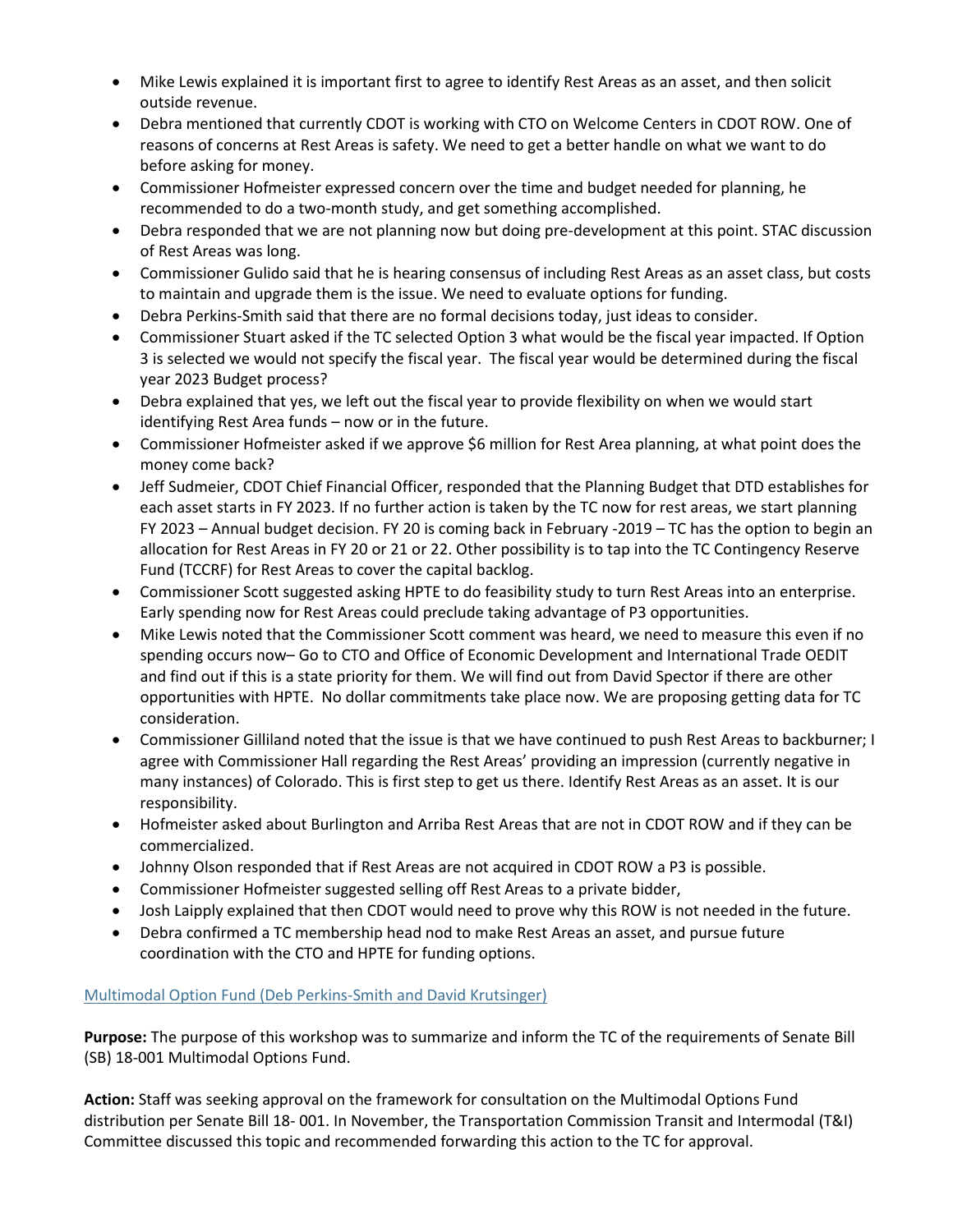The legislation mandates the distribution formula for the local portion be developed in consultation with the Transit and Rail Advisory Committee (TRAC), the Statewide Transportation Advisory Committee (STAC), transit advocacy organizations, and bicycle and pedestrian organizations. In addition to these groups, the legislation also states that the Multimodal Options Fund should promote a complete and integrated multimodal system that benefits seniors by making aging in place more feasible; benefits residents of rural areas by providing them with flexible public transportation services; provides enhanced mobility for persons with disabilities; and provides safe routes to school for children. Based on these tenets of the legislation, and feedback obtained from STAC and the Transportation Commission T&I Committee, staff is recommending: 1) A committee structure to be used to meet the consultation requirements; 2) the committee be named the Multimodal Options Fund Committee; and 3) the committee size be 7-9 members and include the following representatives:

- 1. STAC (Urban) Required
- 2. STAC (Rural) Required
- 3. TRAC Required
- 4. CASTA (Transit Advocacy and Rural Public Transit) Required
- 5. Bicycle Colorado (Bicycle Advocacy) Required
- 6. WalkDenver (Walking Advocacy) Required
- 7. Colorado Commission on Aging (Aging in Place)
- 8. Safe Routes to School Committee Representative (Safe Routes to School)
- 9. Colorado Advisory Council for People with Disabilities (Enhanced Mobility for Persons with Disabilities)

### **Discussion:**

- Resolution to adopt the membership representation listed above to be requested tomorrow.
- Commissioner Gifford requested to have someone from the TC sit in on this committee to hear priorities.
- Commissioners Hall, Stuart and Hofmeister expressed interest in attending these committee meetings.

## [Transition Update \(Herman Stockinger\)](https://www.codot.gov/about/transportation-commission/documents/2018-agendas-and-supporting-documents/november-2018-1/6-rest-areas.pdf)

**Purpose:** Discuss events regarding transition to Governor-elect Polis' new administration, particularly as it relates to transportation.

**Action:** None- information only.

### **Events**

November 6: Election Day: Congressman Polis elected Governor

November 9: Governor-Elect Polis launches Transition Committee and over the next several weeks names the following Transition Committees and member of the Transportation, Infrastructure and Local Affairs Committee:

- Transportation, Infrastructure & Local Affairs
	- o Co-Chairs: CO House Speaker Crisanta Duran & Former CO House Minority Leader Sal Pace
	- o Members: Rutt Bridges, Lynn Guissiger, Eva Henry, Jim Mantele, Eppie Martinez, Tim Mauck, Tony Milo, Bruce Nassau, Carla Perez, Dr. Florine Raitano, Fmr CO State Senator Chris Romer, and Kyle Zeppelin
	- o Work Groups: CDOT, Broadband, Department of Local Affairs
- Economic Development & Labor
- Consumer Services
- Health & Human Services
- Energy, Natural Resources & Agriculture
- Education
- Public Safety, Military & Corrections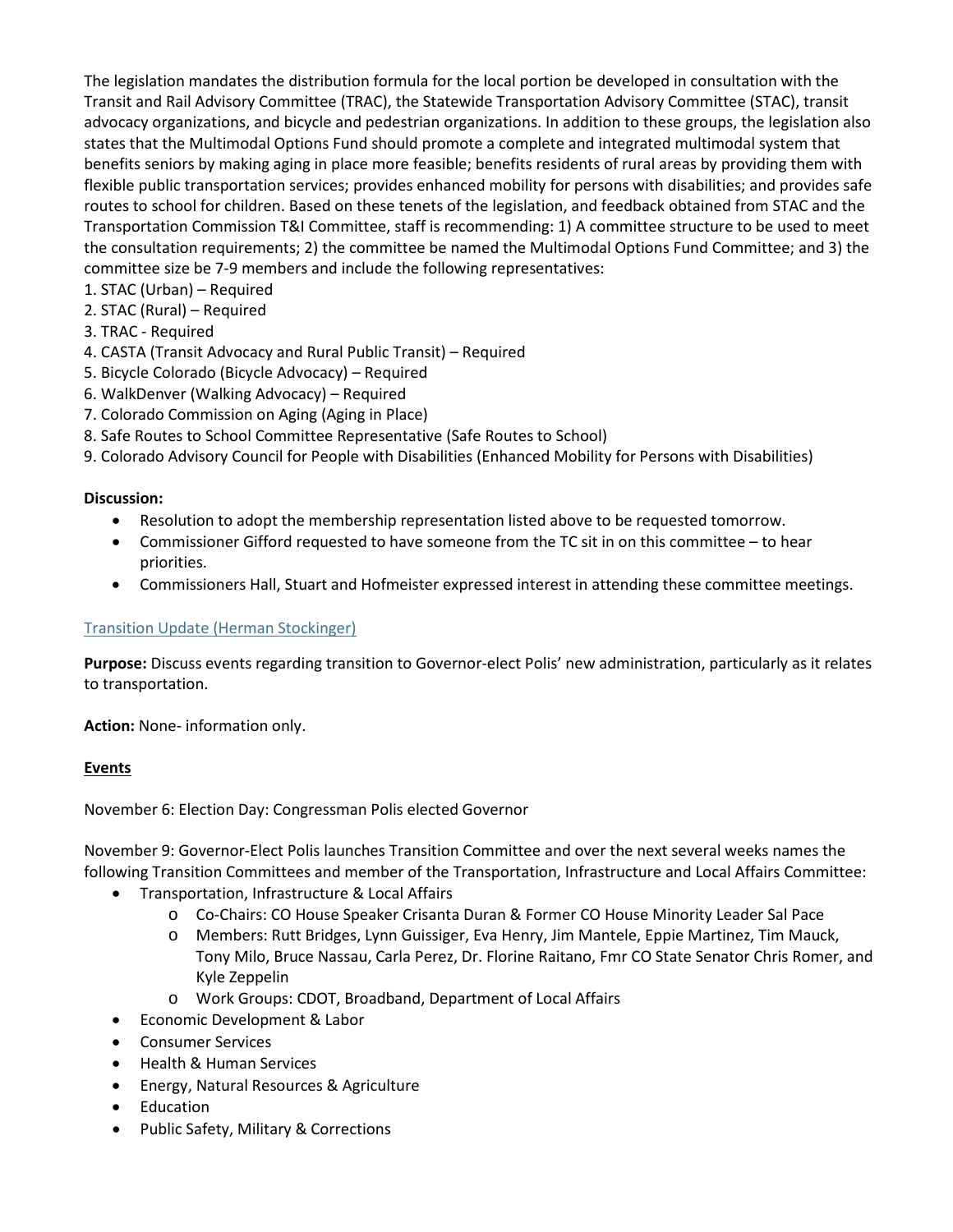November 28: Transportation, Infrastructure & Local Affairs Committee meets to discuss process for selection of CDOT and DOLA executive directors and receives brief overview presentations from CDOT, DOLA, CCI and CML. Herman and David Krutsinger attended.

November 30: Transportation, Infrastructure & Local Affairs Committee conducts a Zoom-based telephone town hall to hear from the public on issues related to their committee. Gathered comments from call on needs of the Executive Director for CDOT and DOLA. Narrowed list down.

Week of December 3: Transportation, Infrastructure & Local Affairs Committee expects to narrow the candidate lists for CDOT and DOLA executive directors to 3-5 each before turning names over to Governor-elect Polis for consideration. This week Polis reviewing a refined list now.

Week of January 7: Transition Committees expected to provide an "Opportunities Report" to new administration for each area under their purview. Transition Committee Creating an opportunities report and make recommendations for CDOT and DOLA.

Aeronautics Division, David Ulane, attending a DEN meeting regarding transition too.

### **Discussion:**

- Commissioner Gifford asked if the Opportunities Report would become public.
- Herman answered yes, as other similar type documents have been made public in the past.

### [Mobility Choice \(Michael P. Lewis and Debra Perkins-Smith\)](https://www.codot.gov/about/transportation-commission/documents/2018-agendas-and-supporting-documents/december-2018/4-mobility-choice.pdf)

**Purpose:** This workshop was intended to provide the TC members with a summary of the Mobility Choice Blueprint.

### **Action:** Informational Item.

The Mobility Choice Blueprint is a joint planning effort between the Colorado Department of Transportation (CDOT), Denver Regional Council of Governments (DRCOG), Regional Transportation District (RTD), and Mobility Choice (a non-profit initiative of the Denver Metro Area Chamber of Commerce) that seeks to establish a coordinated strategic direction for the evolving mobility of the Denver Metro related to walking, biking, driving, ride-hailing, and transit.

The Mobility Choice Blueprint set the following vision for the Denver metropolitan area:

"Our metropolitan region employs a full array of flexible technology and services to maximize access to mobility choices connecting people of all ages, incomes and abilities to jobs, recreation, healthcare, amenities and other daily activities, enhancing and protecting our quality of life now and in the future."

To work towards this vision, the partners identified the following Mission (or purpose) for the Mobility Choice Blueprint:

"The metropolitan agencies will collaborate, in partnership with community, nonprofit, and private sector leaders, to carefully consider a range of effective and efficient solutions to the challenges and opportunities presented by emerging mobility technologies. We will provide recommendations to encourage the most effective technologies and approaches, improving mobility to meet our long-term goals of enhanced quality of life and increased economic vitality across the metropolitan region."

The presentation shared a range of future scenarios and then the tactical actions needed to achieve the Region's desired future. The Blueprint recognizes that implementation of these tactical actions requires a partnership among agencies, local governments and the private sector. While the actions would require collaboration among all the partners, the unique knowledge, experience, and mission of the individual agencies will make them natural champions for specific actions. Many of these actions complement and enhance existing CDOT efforts.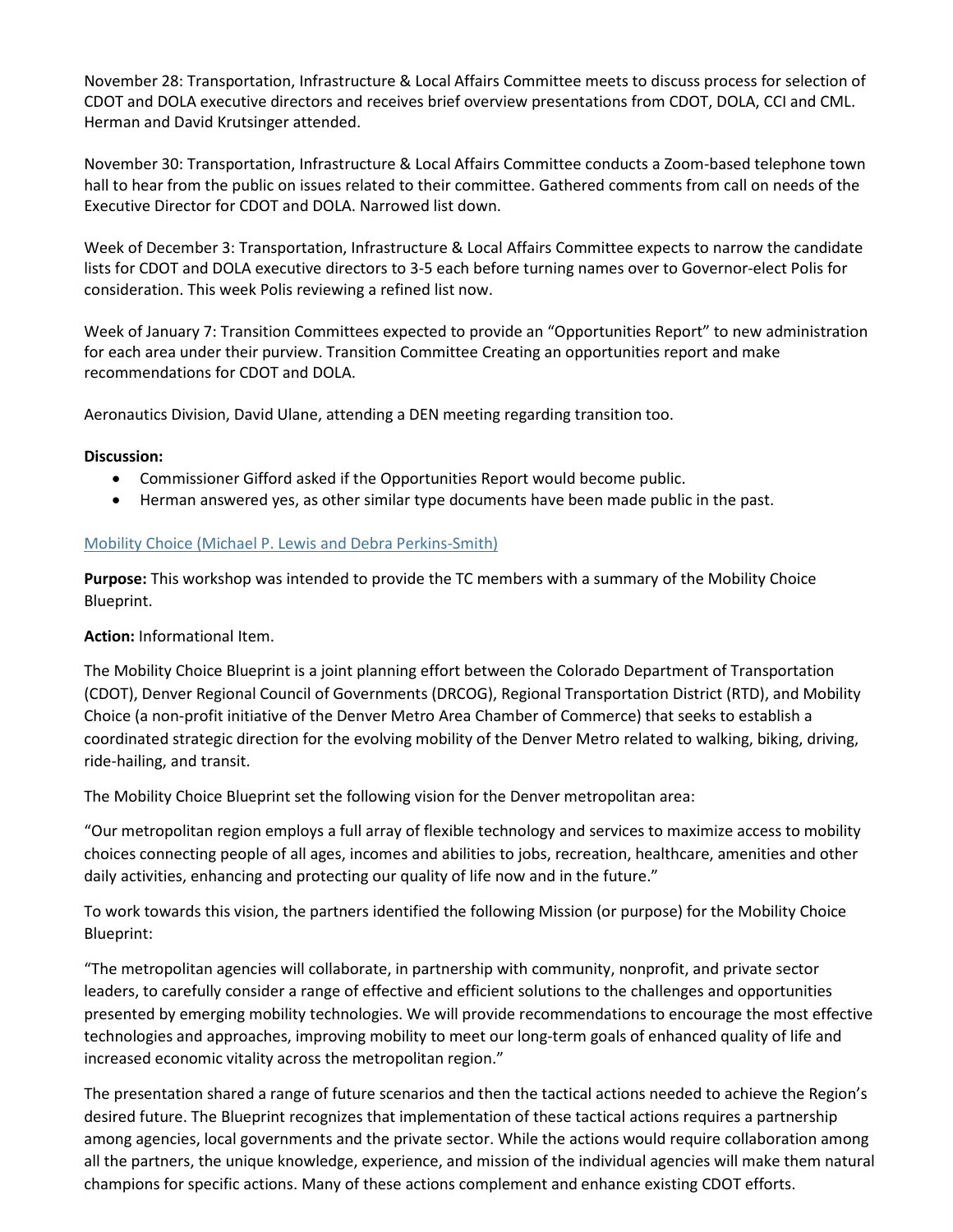- Commissioner Gifford welcomed, previous CDOT Executive Director, Don Hunt.
- Mike Lewis noted that an organization of leading states in advancement of Technology called out Colorado for its work including Mobility Choice Blueprint. Mobility Choice is a partnership among – CDOT, Regional Transportation District (RTD), Denver Regional Council of Governments (DRCOG), Denver Metro Chamber that determined a vision, and this is not just about transportation it also closely aligns with quality of life, and the economy.
- Mike Lewis Introduced Don Hunt to speak about the Mobility Choice Blueprint project.
- Don Hunt noted that after he left CDOT as Executive Director, he recognized the importance to get CDOT, RTD and DRCOG working more closely and to also work more with private sector for mobility services; therefore, also partnering with the Denver Metro Chamber. The Mobility Choice Blueprint was an effort to determine how these entities can all work together. This was a four-year effort, to determine what is next.
- Mike Lewis commented that the Mobility Choice Blueprint Project is ending now (end of December 2018). We need to decide how to move forward, and the timing is good with the state leadership transition to occur in the New Year.
	- o There are roughly 40 recommended action items to be carried out by agencies and private partners identified.
	- o A Path to 2030 is a meaningful horizon.
	- o Smart Cities are also working on things like this.
	- o We need to take hold of technology and not let it take hold of us.
	- o The project considered safety, mobility, air quality, and economic impacts in terms of costs with guiding technology proactively vs. letting technology take on its own life and agencies responding after the fact.
	- o Recommended Actions are categorized as follows:
		- Regional Collaboration
		- Seamless Transportation (connected transportation I-70 Mountain Corridor is an example – (long ways to go for signal coordination)
		- Shared Mobility TNC, Transit and others
		- Data Security and Sharing– not sure how to solve in terms of communications in real time to vehicles
		- Mobility Electrification
		- Driverless Vehicle Preparation
		- New Transportation Funding
- Don Hunt introduced Rick Pilgrim of HDR to present a sampling of the recommendations.
	- o Thirty-four recommended actions are in the final report now due to combining and refining.
	- o Recommendation Examples (with themes, tactic indicators, and additional participants identified for each)
		- **Establish a Mobility Advisory Committee.**
		- **Establish P3 to pursue mobility tech implementation.**
		- **Develop a universal mobility app for trip planning and payment.**
		- **Implement curbside management standards.**
		- Establish a regional mobility data platform share with private sector.
		- **Transition government fleets to zero-emission vehicles.**
		- A cost and level of coordination chart- graph highlights each recommendation.
		- A digital public engagement process was held and identified personas/key audiences.
		- There is both national and global competition to attract folks to Colorado, e.g., San Francisco.
			- Tactic Initiators are identified for CDOT; a total of eleven, and include:
				- ₋ Establish a Technology Advisory Committee
				- ₋ Establish a New Entity to Pursue Technology Mobility Implementation
				- ₋ Support Legislative Efforts to Ensure that Automated Vehicles Operate Safely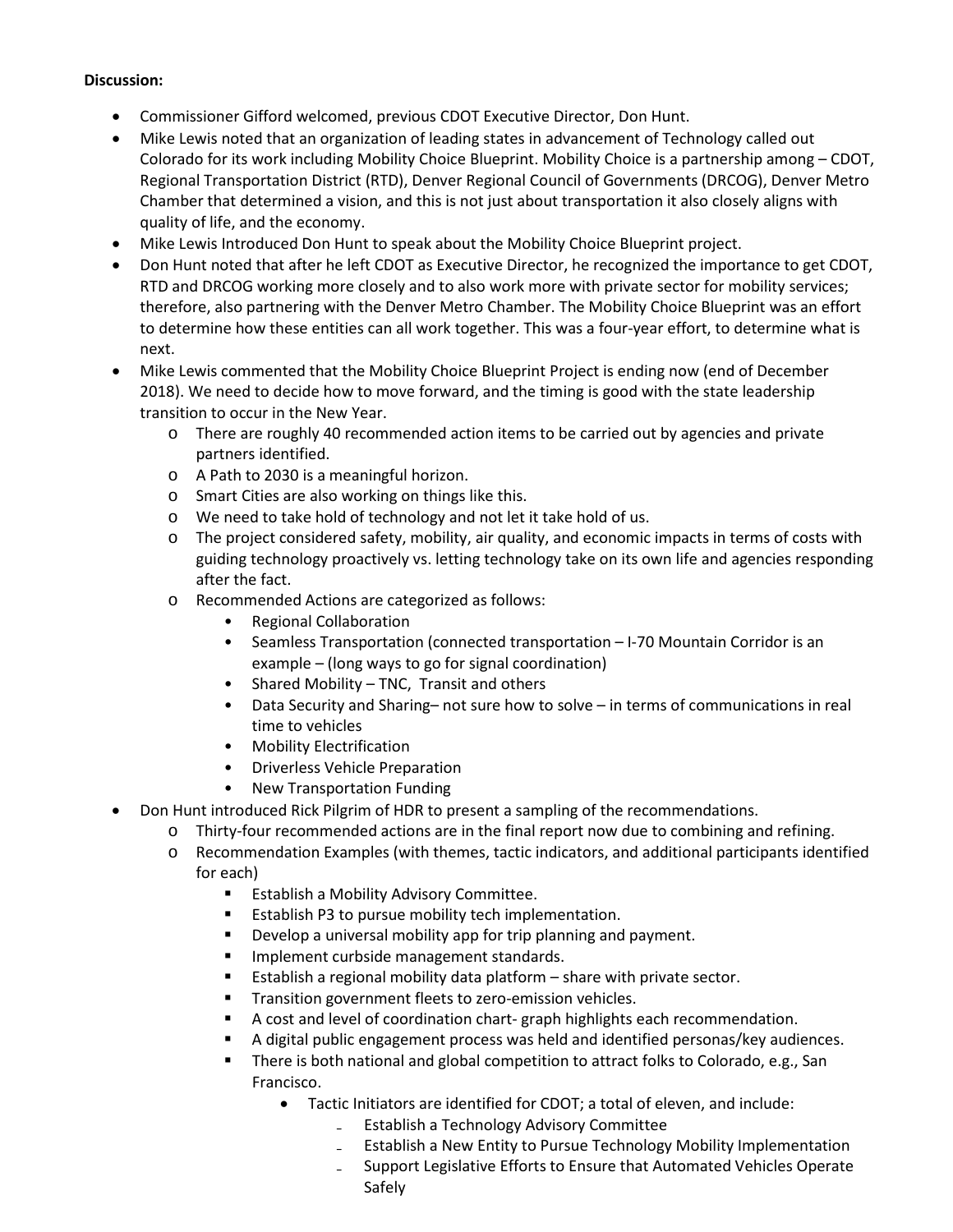- ₋ Develop Regional Guidelines for Drone Delivery and Drone Passenger Travel
- ₋ Prepare for technology upgrades and interoperability in transportation construction projects
- ₋ Implement Smart Corridor Operations on All Metro Area Highways
- ₋ Coordinate Transportation System Management and Operations (Traffic Management Centers)
- ₋ Pilot Connected Vehicle Technology on Mountain Corridors
- ₋ Pilot Modular Lanes
- ₋ Establish a Regional Mobility Data Platform
- ₋ Establish an Aggressive, Agreed Upon Goal to Transition Government Fleets to Zero-Emission Vehicles
- o Commissioner Stuart asked about aeronautic technology in Adams County we have the Colorado Spaceport Finding of No Significant Impact (FONSI) – is CDOT interacting with this group yet?
- o Amy Ford responded no, but a tactical action for coordination maybe aeronautics. A small RFP is in progress for looking at the future air travel technology (including flying cars).
- o Commissioner Scott said this is all very compelling and an enormous undertaking. What are the steps to success? We need to harness this with leadership of three agencies and boards and Commissions behind them – the missing link are the businesses – getting employees to work together with them being in competition with each other. Opportunity exists to find business leaders through Denver Metro Chamber.
- o Commissioner Gifford strongly recommended TC members to read this document, as it is not long, only 70 pages. This work allows us to plan for things, when they don't work out, and be prepared for this. Planning is needed for the rapidly changing environment.
- o Mostly pilots at first are recommended for implementation and not entire build outs of technology.
- o Applying technology to capture immediate benefits is a potential step too.
- o Commissioner Scott identified the need for a cultural change for this work. Getting the population to use and engage with the technology will require a behavioral change – how will we accomplish this?
- o Don Hunt agreed that this behavioral change is the most difficult change to drive; but technology will be driven by the economics in approximately 10 years.
- o Commissioner Gilliland was impressed with the plan, as so many facets were involved and considered. It puts the human element into this too. How to balance new technology with tried and true, and get the right collaborations to make things happen, and the shared and leveraged roles and responsibility concept is great.
- o Commissioner Hall asked "Where do we go next? Who will pull this together?"
- o Mike Lewis explained that Commissioner Hall's question is the perfect segway to initiate the discussion for MobilityNEXT. The plan is not prescriptive, and not a budget request. The technology future will either happen to us, or we can guide technology. CDOT has a history of road focus– with technology it matters to transportation how technology will be used  $-$  if jurisdictions A and B aren't interoperable the technology won't work. If we aren't on the same page with new technology, we won't get best economy or use of technology. MobilityNEXT is proposing to create an environment for all impacted parties to work together on this. The next workshop topic is MobilityNEXT, which is how to move forward.

### MobilityNEXT [\(Michael P. Lewis and Amy Ford\)](https://www.codot.gov/about/transportation-commission/documents/2018-agendas-and-supporting-documents/december-2018/5-mobility-next-and-tech-discussion.pdf)

**Purpose:** Provide update on MobilityNEXT, a continuation of our partnership with the other public agencies involved with Mobility Choice, setting the stage on how we collaborate to implement Advanced Mobility solutions. Also provide background and a forum to have a larger policy discussion regarding advanced mobility and CDOT's strategic investments.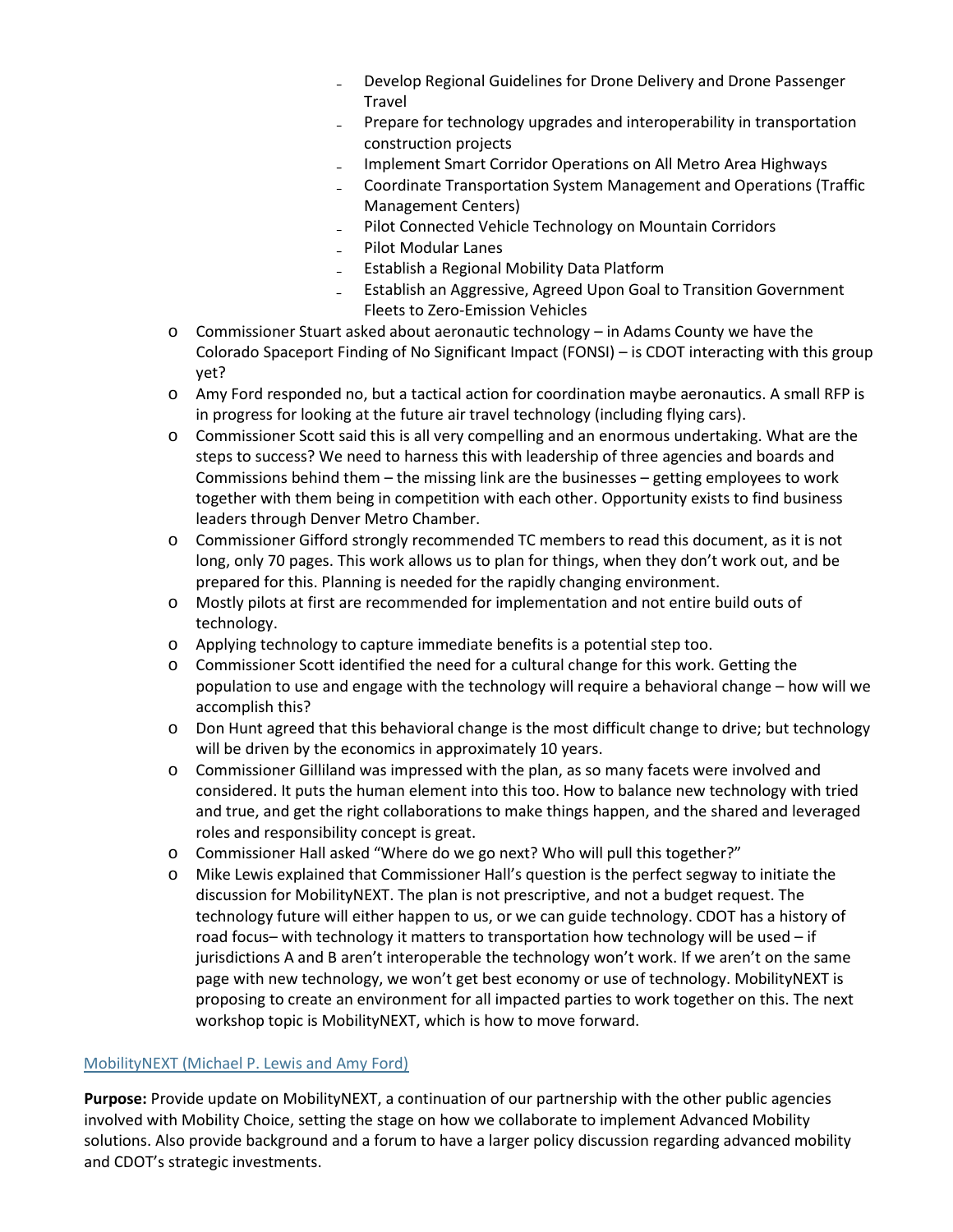### **Action:** None

Over the last few months, and as we announced at the Transportation Summit, we have been exploring the potential of a new mobility partnership with our government partners including Denver International Airport (DEN), City and County of Denver, RTD, CDOT, E470, DRCOG, as well as private sector partners, large companies, start-ups and others.

The MobilityNEXT concept is an opportunity to band together to make Colorado a smart mobility "do-lab" and not a "test-lab", helping to move Colorado forward. MobilityNEXT would be the first of its kind statewide collaborative do-lab for public and private entities to collaborate, train and execute scalable and deployable projects. The lab would be based in DEN building at Pena Station NEXT, with potential of having staff from all organizations co-located to solve mobility challenges.

CDOT has signed a non-binding letter of intent (LOI) and is continuing discussions with other public agencies to explore our involvement and the details of the partnerships.

- Mike Lewis introduced Jim Doyle the MobilityNEXT initiative leader.
- Mobility is how people move, and mobility crosscuts between agencies and users of mobility.
- MobilityNext is an approach to implementing the Mobility Choice Blueprint Vision, which is *A partnership of public and private organizations focused on changing how we move – and making the Denver metro area a better place to work and live.*
- MobilityNEXT believes the key to overcoming the limited funding challenge for mobility technology is to accelerate the adoption of advanced technologies – this initiative launched in September 2018 as a result of the Mobility Choice Blueprint project.
- Private Sector is the provider of the mobility technology.
	- Jim Doyle was at President Panasonic and recently left to lead the MobilityNEXT initiative.
		- o Mission statement
			- Connecting Public and Private entities with key public agencies and municipalities, and insurance companies
		- o Statewide environment for collaboration
		- o Quickly testing and scaling technologies –the key word is quick
		- o The challenge is limited funding
		- o What we do well coordinate private and technology advances.
		- o Bring entities together public agencies and municipalities Colorado Smart Cities Alliance get them participating; agencies are the top of pyramid.
			- P3 Startups public, startups, large commercial
		- o Co-location is key for collaboration to be effective and make ultimate use of scheduling and time.
		- o Integrated and scaling of technology with existing technology to get things going and save costs. Entities are feeders and not competitors.
		- o Pillars reflect the core missions of agencies automotive, aviation, mass transit, logistics, future
		- o Programs considered include: mobile payments, traveler security, insurance, data analytics, financing models, vehicle electrification, and intermodal optimization.
		- o Core Services to identify public-side challenges, commercial-side challenges, mashups, deployment coordination, facility management services, and concentrator event management.
		- o Ancillary services impacted include: legal, solution design, service design, facilitation services, business case/financial analysis, Event planning, Investment advisory services, and back office administration.
		- o MobilityNEXT mission statement: *To provide the best multi-modal transportation system for Colorado that most effectively and safely moves people, goods, and information*.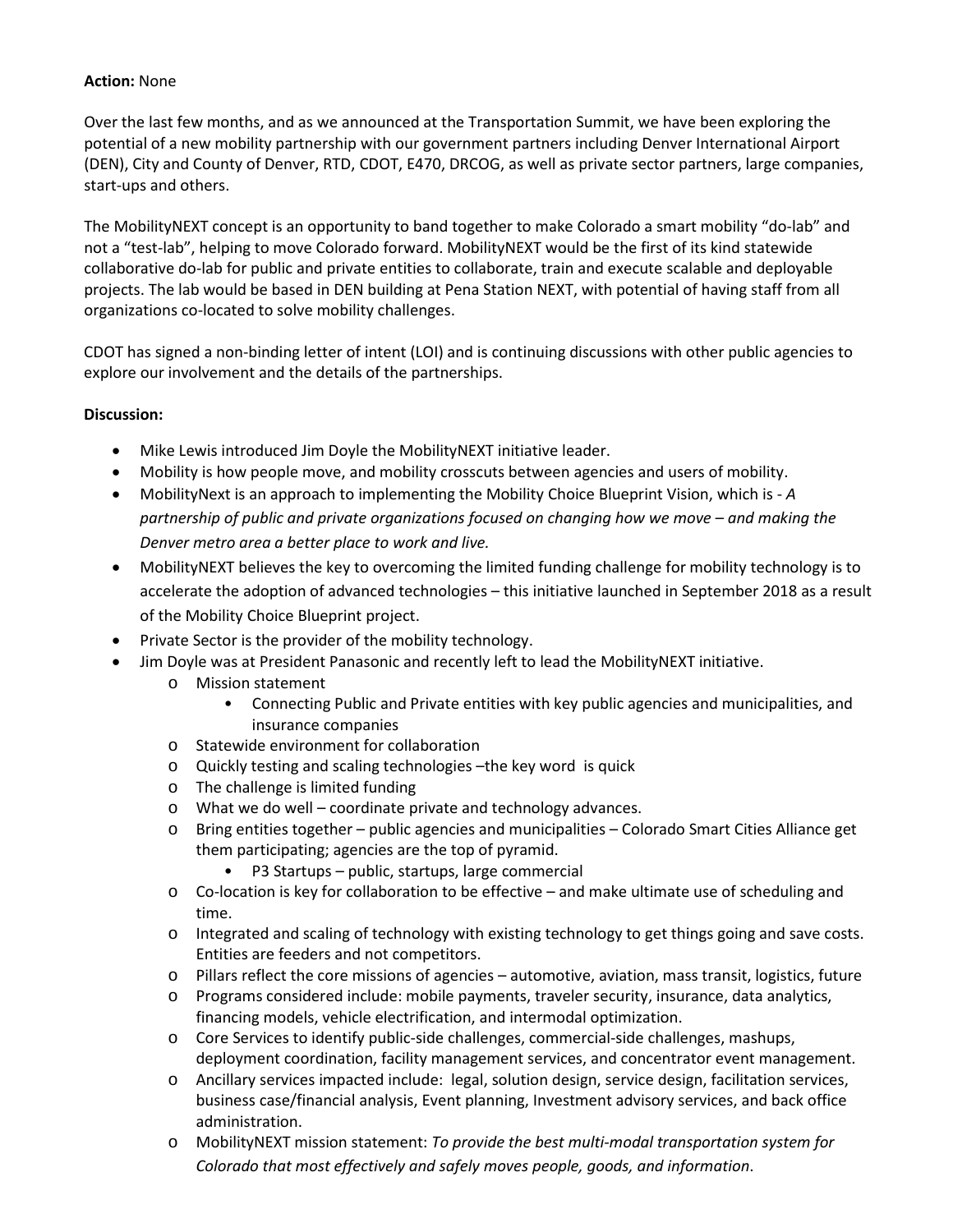- o MobilityNEXT facility is a state-of-the-art facility design from the ground up to drive collaboration between public and commercial entities.
- o High level benefits to agencies scale economies, real collaboration, exposure and insight, speed, employee development. OEDIT benefits could result to attract businesses.
- o Will be a non-profit entity with User advisory committees at Pena Station: DEN agreed to build a building for MobilityNext – leveraging other elements.
- o Timelines a virtual launch is planned for next summer as the building won't be finished with construction. MobilityNEXT will start sooner at DRCOG and other available space within an agency. Will use temporary facilities until DEN developed facility opens in 2021.
- Mike Lewis explained that we need to understand what this is and what it is not. It is existing staff working and thinking about new ideas, placed in environment near other agencies. Curbside utilization is an example – Uber and Lyft taking curbsides over. How do we get value out of this? What is the escape hatch for this initiative?
- Commissioner Connell stated that this is awesome, but I don't understand the financial ramifications.
- Amy Ford answered that we will come back with more information on this and costs for participation for CDOT. We will be presenting a package in next couple of months. Speed of initiative is not to supersede conducting a cost analysis.
- Commissioner Stuart asked who is funding Mobility Next now. Jim Doyle responded that Panasonic is funding right now. Other investors have been turned down. Panasonic has paid a small amount for starting this program and the rest of the current expenses Jim Doyle is covering.
- Commissioner Gifford stressed the importance of collaboration and the need for co-location in order to be effective.
- MobilityNEXT will be formed as a non-profit. Agencies should be at the top.
- Commissioner Pulido thought bringing in the universities is a good idea. We have to look at benefits and costs. We are acting as enablers – enabling a better use of existing infrastructure.
- Commissioner Scott wants some early wins, as this is a very expansive vision. We need to build credibility quickly.
- There are almost 40 potential partners identified to participate in this initiative including public/nonprofit, large commercial, startups, and other key supporters.
- CDOT will most likely be a key partner of MobilityNEXT.
- Jim Doyle explained that they are looking for small wins under each pillar and for two companies for each. Jim also identified this initiative as a risk, and that is why an escape hatch is needed.
- Mike Lewis explained that this concept is only informational at this point.

## [Technology Discussion \(Amy Ford\)](https://www.codot.gov/about/transportation-commission/documents/2018-agendas-and-supporting-documents/december-2018/5-mobility-next-and-tech-discussion.pdf)

**Purpose:** Provide update on MobilityNEXT a continuation of our partnership with the other public agencies involved with Mobility Choice, setting the stage on how we collaborate to implement advanced mobility solutions. Provide background and a forum to have a larger policy discussion regarding advanced mobility and CDOT's strategic investments

## **Action:** None.

CDOT is considered a national leader with its strategic, innovative, and programmatic approach to building the digital infrastructure of the future to support connected and automated mobility. It is also leading in the focus on what's next in sustainable mobility, including electrification, mobility on demand and new infrastructures and technologies. This discussion is how to balance these strategic investments in building tomorrow's infrastructure with the needs of today.

- CDOT is a recipient of two Better Utilizing Investments to Leverage Development (BUILD) Grants one is \$20 million for I-25 North and another is \$20 million for the Internet of the Road (IoR) project.
- CDOT plans to be building 500 miles of IoR.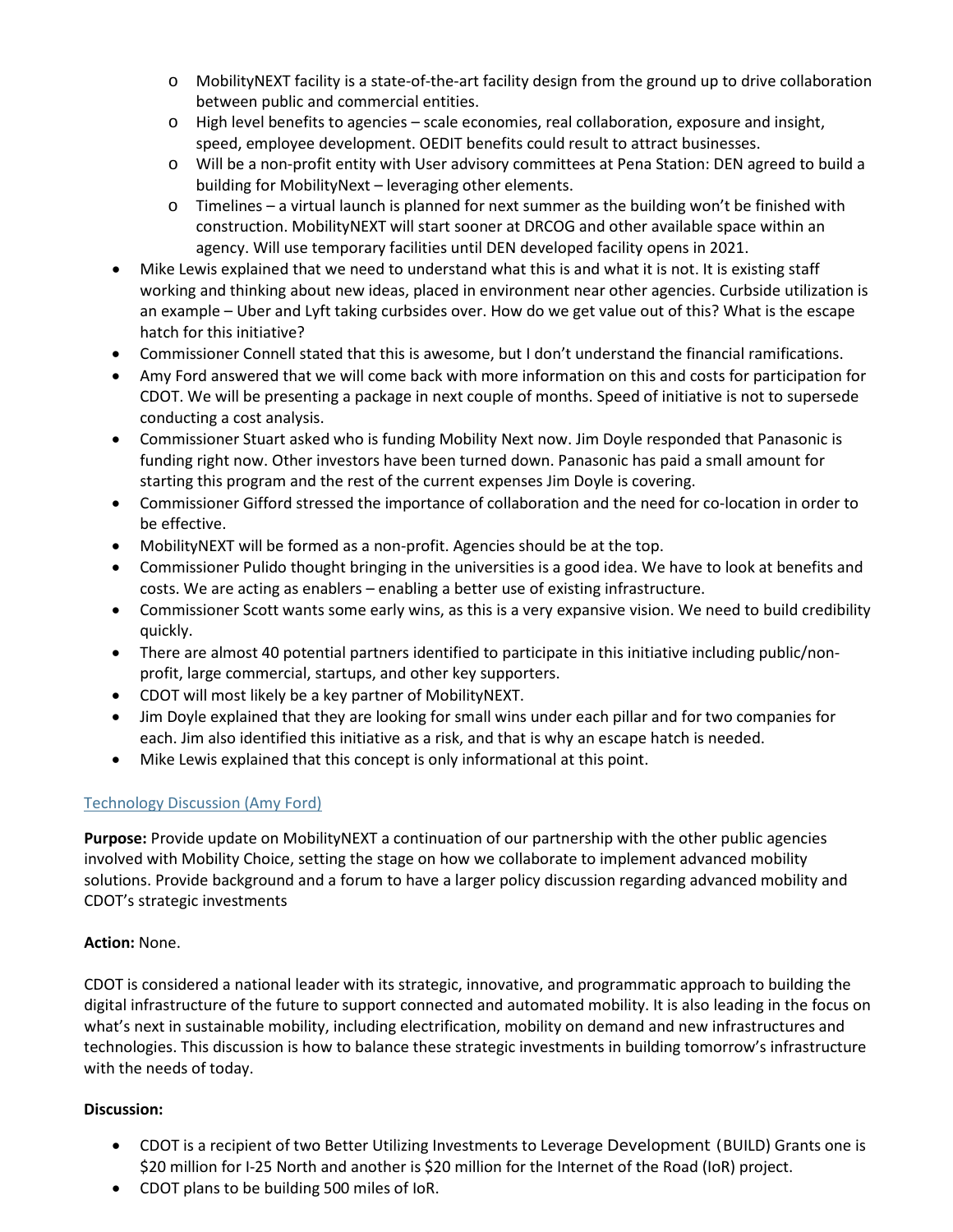- CDOT sees an electrification future and solar generation in its ROW
- Commissioner Pulido asked if there are any documented successes elsewhere at other DOTs.
	- o Amy Ford responded that CDOT's advanced mobility investments and concepts are built on Utah's and Michigan's work in fiber and broadband. Oregon is ahead in electrification and solar generation technology, but is behind on fiber compared to CDOT.
- Commissioner Connell expressed concerns over CDOT having less money, and COTRIP has issues. There will be less smart infrastructure for rural Colorado. Keep this in the back of our minds and keep in mind the reality of existing unmet needs. However, Commissioner Connell supports this effort too.
- Ryan Rice, CDOT Mobility and Operations Director, explained the foundation infrastructure category there is only \$3 million for fiber, but there has been \$36 million in rural areas spent by private entities.
- Commissioner Hofmeister reminded TC members that the focus of TC should be statewide and Mobility Choice Blueprint is urban centric/Denver Metro focused. We have the good of the statewide system to consider. MobilityNEXT is also Denver Metro –based and not statewide based.
- Mike Lewis responded that yes the Metro Area is the focus of Mobility Choice Blueprint; however, there are advancements repeatable elsewhere. MobilityNEXT is not as much urban focused. There is opportunity beyond the Metro area.
- Commissioner Hofmeister spoke of commercializing Rest Areas is down played, but noted it appears it is okay for solar. Get evenly robust for solutions to get state money.
- Amy Ford noted that solarization is a partnership with the utilities. Conversations still need to occur to determine if this can happen. We can't charge for parking at CDOT Park-n-Rides due to federal restrictions because federal dollars are being used to pay for them.
- Commissioner Scott asked the about the next Governor's agenda, from what is known of the transition team – do they support this?
- Mike Lewis noted the leadership transition is why it is important to have this discussion now and give this thought, before the transition takes place.
- Ryan Rice noted that a Statewide Smart Mobility plan is underway, that will cover both urban and rural areas of the state.
- Commissioner Peterson mentioned that CDOT is positioning for transition. The discussions today are very important, and these thoughts will carry forward. The concept is for TC to serve as a resource to the new leadership vs. being a reactionary body.
- Commissioner Gilliland concurred with Commissioner Peterson's sentiments.

# **Transportation Commission Regular Meeting Thursday, December 13, 2018, 9:30 am – 11:30 am**

Public Comments - Tom Peterson – Colorado Asphalt Association gave out calendars. Wished TC Merry Christmas and Happy Holidays.

**Call to Order, Roll Call:** All 11 Commissioners attended. New District 3 Commissioner, Jesus Pulido, was sworn into the TC by Herman Stockinger.

# **Comments of Individual Commissioners**

- All the Commissioners recognized:
	- o The upcoming holidays and wished attendees Happy Holidays and Merry Christmas,
	- o Welcomed Commissioner Pulido to the TC.
	- o Recognized Mike Lewis for his service and contributions to CDOT as Executive Director
- Various meetings were mentioned that TC members attended Colorado Asphalt Pavement Association, Legislative Budget Committee, Steamboat Springs, and others.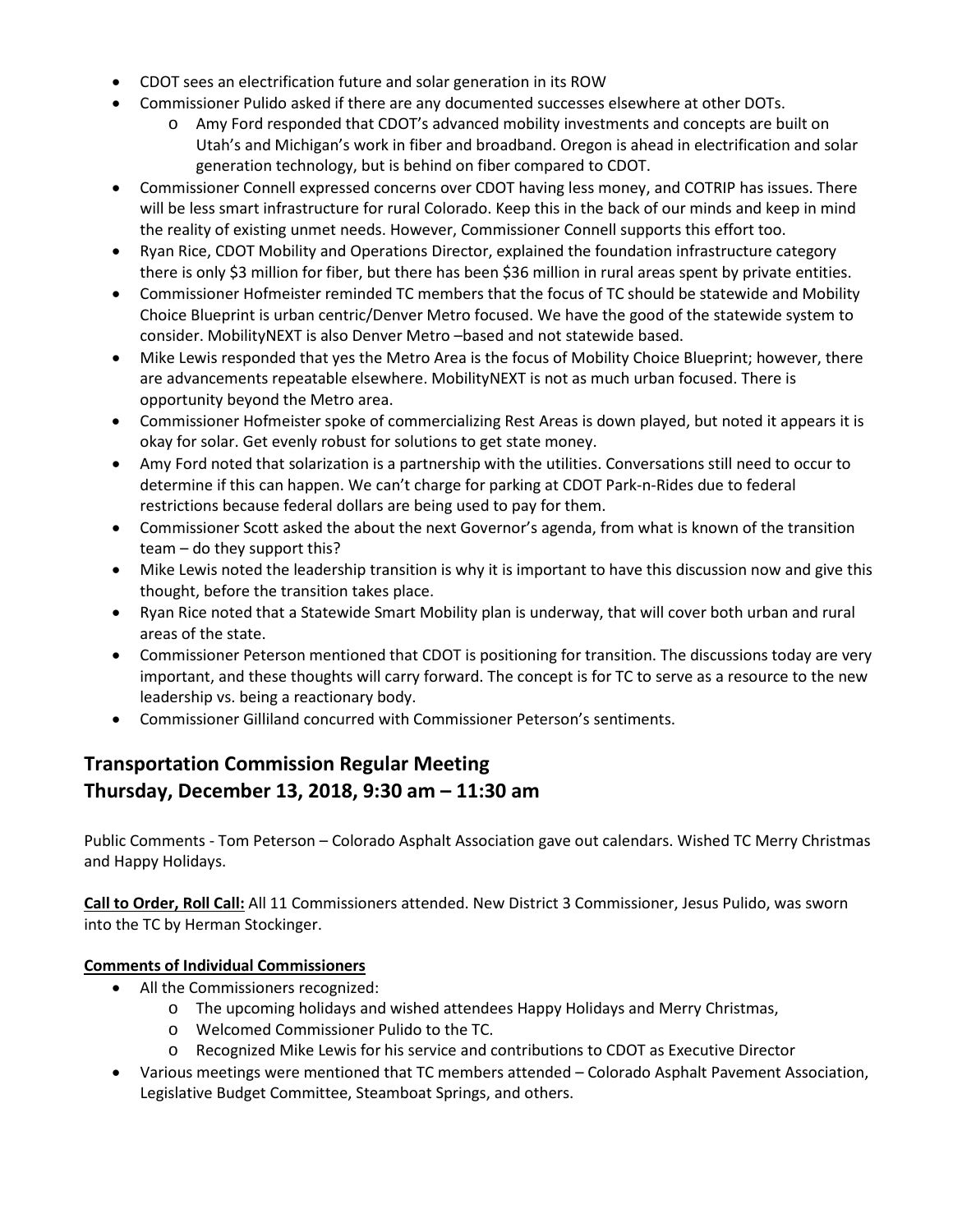# **Executive Director's Report (Michael P. Lewis)**

- CDOT was very successful and Colorado was awarded three USDOT BUILD Grants that were announced in December 2018 – three in total for approximately \$47 million:
	- o South Midland Avenue Reconstruction & Rural Broadband Project, Colorado Springs, \$7,007,562
	- o Colorado's V2X Technology Safety and Mobility Improvement Project, CDOT, \$20,000,000
	- o North Interstate 25 Phase 2, CDOT, \$20,000,000

# **Chief Engineer's Report (Josh Laipply)**

- Welcomed Commissioner Pulido.
- Two BUILD grants were awarded to CDOT this year \$144 million of federal grants were tallied at CDOT from last year, a testament of the work of Mike Lewis' leadership.
- A Few years ago TC meeting conversations were more difficult; great to see TC all working together. Although there are tough decisions to be made, Commissioners remain respectful to one another. Mike Lewis played a large role in this change.
- Josh recognized Mike Lewis for his service and noted Mike was a pleasure to work with.

# **High Performance Transportation Enterprise (HPTE) Report (David Spector)**

- This month the HPTE Board took off no meeting.
- HTPE held the second stakeholder workshop for the Managed Lane Master Plan, and Commissioner Gilliland attended.
- HPTE are not the only ones looking at a statewide plan for managed lanes. At an American Road and Transportation Builders Association (ARBTA) meeting the group expressed interest; Connecticut DOT is looking to toll their entire system (interstates and state highways). Their new governor supports this.
- Andy Karsian, and Aaron Greco of the CDOT Office of Policy and Government Relations gave a presentation on the US 36 corridor operations program and compare it to other express toll lanes to the designated Speaker of the House of Representatives to inform/educate her and the State House of Representatives on this topic; we are continuing our outreach to state legislators.

## **FHWA Colorado Division Administrator's Report (John Cater, Division Administrator)**

- Still challenged with safety, as we are losing 50 people every month at this point in Colorado, we are making progress toward lowering the number of crashes, but numbers are still too high.
- Appreciated the Resiliency Policy adoption, it is the first in the country of its kind, and CDOT is now working on a Procedural Directive through the Resiliency Working Group formed.
- Colorado has been awarded grants– three BUILD grants came in last week for \$47 million. Colorado generally receives 1.4% of federal funding and received 3% of BUILD grants. This is a credit to the work put in on the applications, going above and beyond. Hats off to Herman and CDOT Staff. The BUILD grant awards were for:
	- o Interstate 25 North
	- o Internet of the Roadway
	- o Municipal project in Colorado Springs
- Other grant (bridge) opportunities in the works and we anticipate that we will hear results in spring 2019. There are submittals from Colorado, with national funds of \$225 million, and applications that total \$730 million submitted. Colorado should have a good chance to be selected for a grant award.
- For the Nationally Significant Federal Lands and Tribal Projects (NSFLTP) grant, Colorado has a great chance of being awarded as the Southern Ute Indian Tribe (SUIT) is a partner in the application, which is a unique component of the application compared to other states.
- Federal Lands Access Program (FLAP) grant program (\$260 million nationally in 2018) for projects providing access to federal lands. FHWA, Central Federal Lands, Federal Land Management Agencies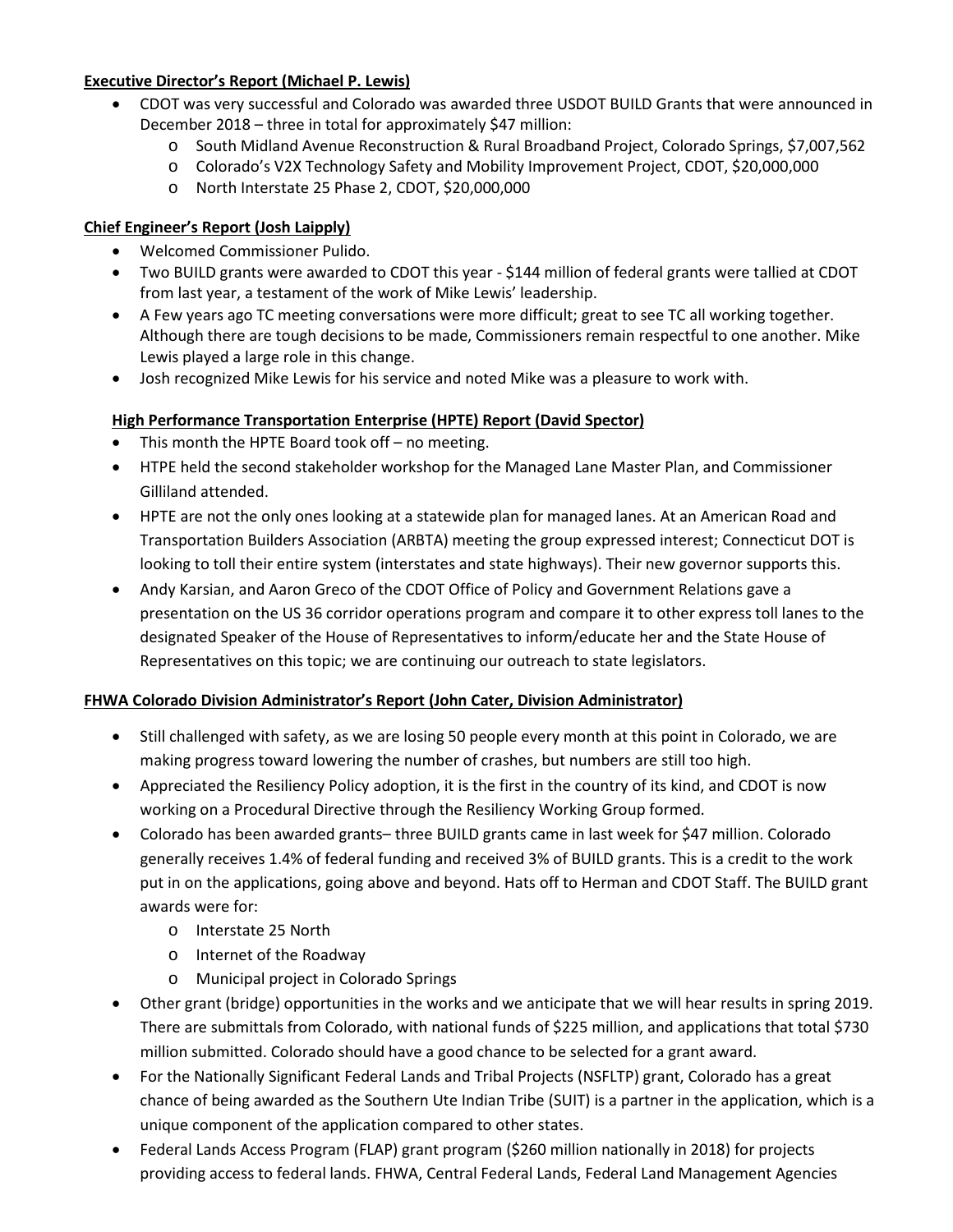(FLMA), and CDOT are all in partnership for this spring to apply for more grant money. We are anticipating more success to come.

# **STAC Report (STAC Chair, Debra Perkins-Smith spoke on behalf of STAC Vice-Chair, Sean Conway)**

- Bentley Henderson was selected to represent the STAC for FLAP grant applications.
- The 2045 TC Statewide Transportation Plan (SWP) Committee kicked-off the SWP.
- A Smart Mobility Plan is being developed focused on using technology to solve mobility in rural TPRs; several meetings occurred with rural TPR representatives, and the rural TPR reps also reviewed the proposed smart mobility solutions.
- Rest Areas STAC is pleased the TC agreed to move forward with adding rest areas to the list of assets.
- Recently the Colorado Air Quality Commission announced that they will continue enforcing federal CAFE standards although the federal executive order rolled back the standards (pending D.C. Circuit Court decision).

## **Sean Conway, STAC Vice-Chair Comments:**

- Sean Conway recognized Mike Lewis for his service to CDOT as executive director
- Rest Areas were an issue, and are extremely important to Transportation Planning Regions and along interstates; STAC appreciates CDOT staff and the TC addressing this issue.
- North Front Range MPO is thrilled with grant win from BUILD and thanked TC for the work to support this. Recognized Herman Stockinger, and TC members for their service and wished them happy holidays.
- Commissioner Connell commented that she is thrilled with the work STAC is doing.
- Sean expressed the good relationship that has formed between STAC and TC Recognized the Commissioners attending TPR meetings.
- Commissioner Hall expressed her appreciation of STAC comments; TC feels STAC is a huge part of what the TC does. Appreciate STAC input, and it was important to reference STAC input during Proposition 110 promotion, and convey this was a joint effort.
- Sean expressed appreciation for the TC and Commissioner Hall's comments.

## **Act on Consent Agenda – Passed unanimously on December 13, 2018.**

- Resolution to Approve the Regular Meeting Minutes of November 15, 2018 (Herman Stockinger)
- Disposal: Lowell Ponds State Wildlife Area (Parcel L-64EX)(Paul Jesaitis)
- Disposal/Exchange: US 160 Wilson Gulch roundabout (Parcel AC-10A Rev.3) (Mike McVaugh)
- Resolution to approve ROW Acquisition Requests (Josh Laipply)

# Discuss and [Act on ROW Condemnation Authorization Requests \(Josh Laipply\)](https://www.codot.gov/about/transportation-commission/documents/2018-agendas-and-supporting-documents/december-2018/row-with-exhibits/b-condemnations.pdf) – **Passed unanimously on**

## **December 13, 2018 via separate votes for each condemnation authorization project:**

- o US 34 & US 36 FLAP Estes Park Couplet Project Code 20298.
- o SH 86 West Slide of Elizabeth Int., Project Code 20854
- Stephen Nagy, Attorney for Minglewood LLC spoke on behalf of owners of Minglewood LLC, Paul and Sally Whyard, regarding the Estes Park Couplet project, who also attended but did not comment.
- Steve Nagy argued that authorization for condemn is premature and suffers defects. Under Americo the public interest is to be evaluated. For now Mr. Nagy is requesting to defer this authorization to move with condemnation proceedings, as all funding sources for this project are not confirmed.
- It was explained that funding for condemnation and right-of-way (ROW) acquisitions are confirmed and ROW is normally obtained before the project fully funded and constructed.
- Commissioner Hall requested to add history of CDOT contact history with land owners to the TC packet.
- Kathy Young agreed that this information will be part of future ROW packets that go to TC.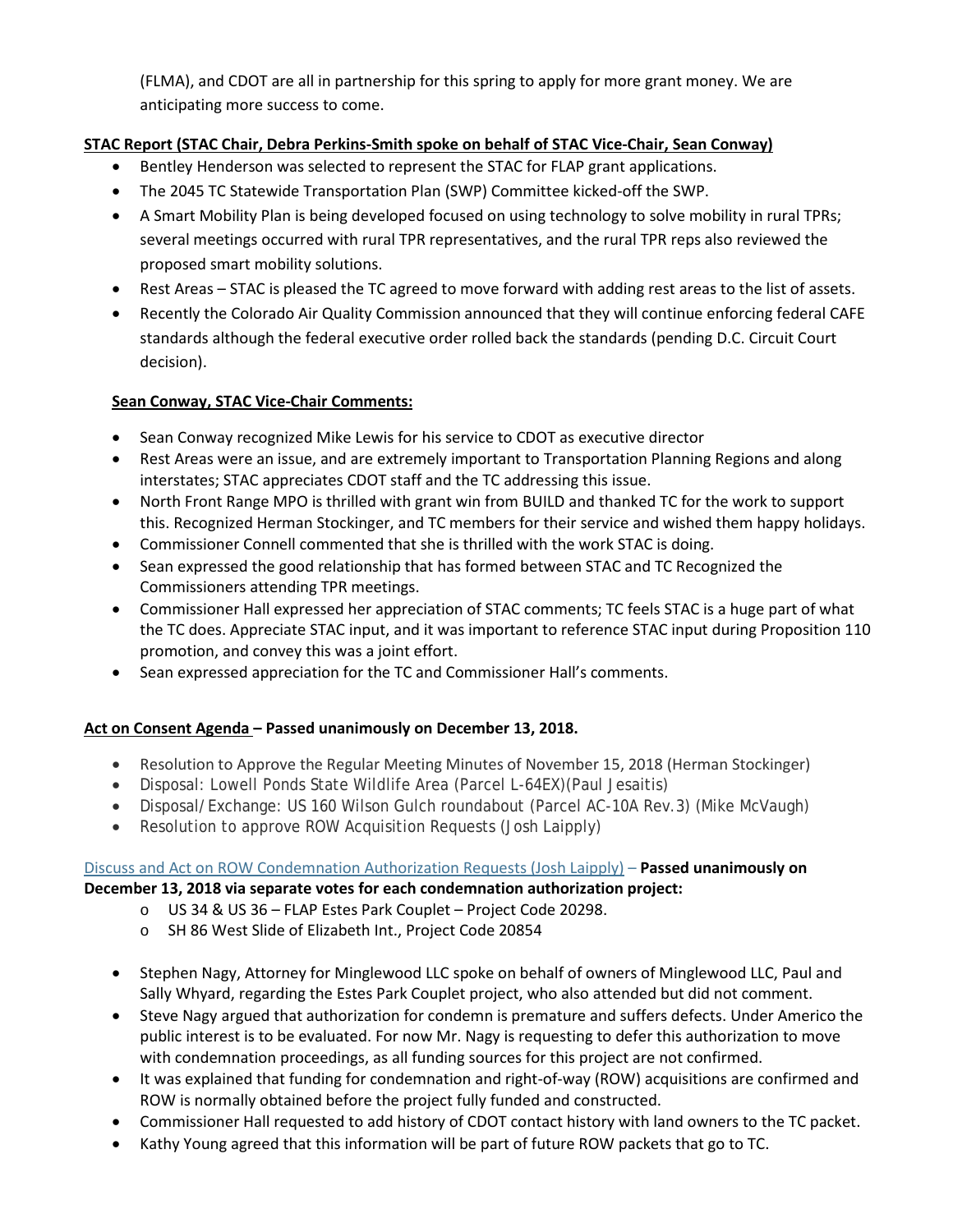### [Discuss and Act on Resolution to Approve C-470 Project Change Order](https://www.codot.gov/about/transportation-commission/documents/2018-agendas-and-supporting-documents/december-2018/7-c-470-change-order.pdf) (Kathy Young) – **Passed on December 13, 2018 – nine (9) to two (2).**

- Commissioner Pulido asked if contractor has agreed to the amount.
- Josh Laipply answered yes, but the paperwork has not yet been signed. The paperwork will be executed after TC adoption.
- Commissioners Thiebaut and Hofmeister voted no.
- Several Commissioners noted the need for an "after action" [today] analysis of change orders, and requested a future workshop on the subject to discuss a process.

# [Discuss and Act on 6th Budget Supplement of FY 2019](https://www.codot.gov/about/transportation-commission/documents/2018-agendas-and-supporting-documents/december-2018/8-budget-sup.pdf) (Jeff Sudmeier) – **Passed on December 13, 2018 - Nine (9) to Two (2).**

- Commissioner Thiebaut expressed concerns regarding TCCRF expenditures related to this for C-470 and supports spending money elsewhere.
- Commissioners Thiebaut and Hofmeister voted no.

[Discuss and Act on Resolution to Approve the Multimodal Option Fund Committee \(Deb Perkins-Smith and David](https://www.codot.gov/about/transportation-commission/documents/2018-agendas-and-supporting-documents/december-2018/2-multimodal-option-fund.pdf)  [Krutsinger\)](https://www.codot.gov/about/transportation-commission/documents/2018-agendas-and-supporting-documents/december-2018/2-multimodal-option-fund.pdf) – **Passed unanimously on December 13, 2018.**

## **Recognitions:**

Mike Lewis announced and bestowed awards for the following:

- o CDOT Division Cup went to the Office of Human Resources, Susan Rafferty and team.<br>Susan and her team made a concerted effort to see what could be done for free.
	- Susan and her team made a concerted effort to see what could be done for front-line employees who work on the roads; we made changes in compensation and recognitions. With the work and support of Susan, Kyle Lester, of the Division of Highway Maintenance, and CDOT Engineering Regions, the compensation revision happened.
- CDOT Executive Directors Cup Region 2 –Karen Rowe won the award last year Reading over the Region Report regarding each Region's accomplishments is very impressive; what each Region does is heroic. The Region Reports tell the story.
	- o Region 1, Paul Jesaitis, and Region 2, Karen Rowe, did great work with GAP project and other accomplishments.
	- o Region 3 Mike Goolsby stepped and has done excellent job over last six months, and team's work on the Grand Avenue Bridge was a huge success.
	- o Region 5 Mike McVaugh and team dealt with tragedies working through death of an employee, fires and floods – successful with grants with both a great and difficult year.
	- $\circ$  Region 4 2013 Floods Continuing the program work for floods and deliver improvements with successful opening of US 34 this year. Bridge over I-70 emergency. Award lots of projects beyond flood restoration efforts. Region 4 was awarded the Executive Directors Cup.
		- Johnny Olson requested TC members to read the Region reports, which are all very impressive. CDOT Staff will make them available to the TC.
- CDOT was recognized last week for providing local community employment opportunities, via a program led by Kyle Lester, who proposed the concept and brought parolees to the CDOT maintenance work force. Over 200 parolees are enrolled in this program, giving parolees a sense of pride of purpose. At a presentation held a week ago on this topic, one enrollee in the program had served over 30 years in prison, and spoke of how opportunities for work and re-entry into society are so important. Mike presented Kyle with a leadership coin in recognition of Kyle's work on this important and inspiring program.
- In terms of the CDOT transition of Leadership, Mike Lewis provided comments and noted that CDOT will continue to do good work regardless of what happens next year. TC is professionally engaged and respectfully raises question. Mike recognized Herman Stockinger for Herman's contributions while serving the role of deputy executive director, along with his role as the Director of Policy and Government Relations. Herman is a key resource for existing and future leadership.
- Commissioner Connell recognized Mike Lewis, and Mike received a standing ovation.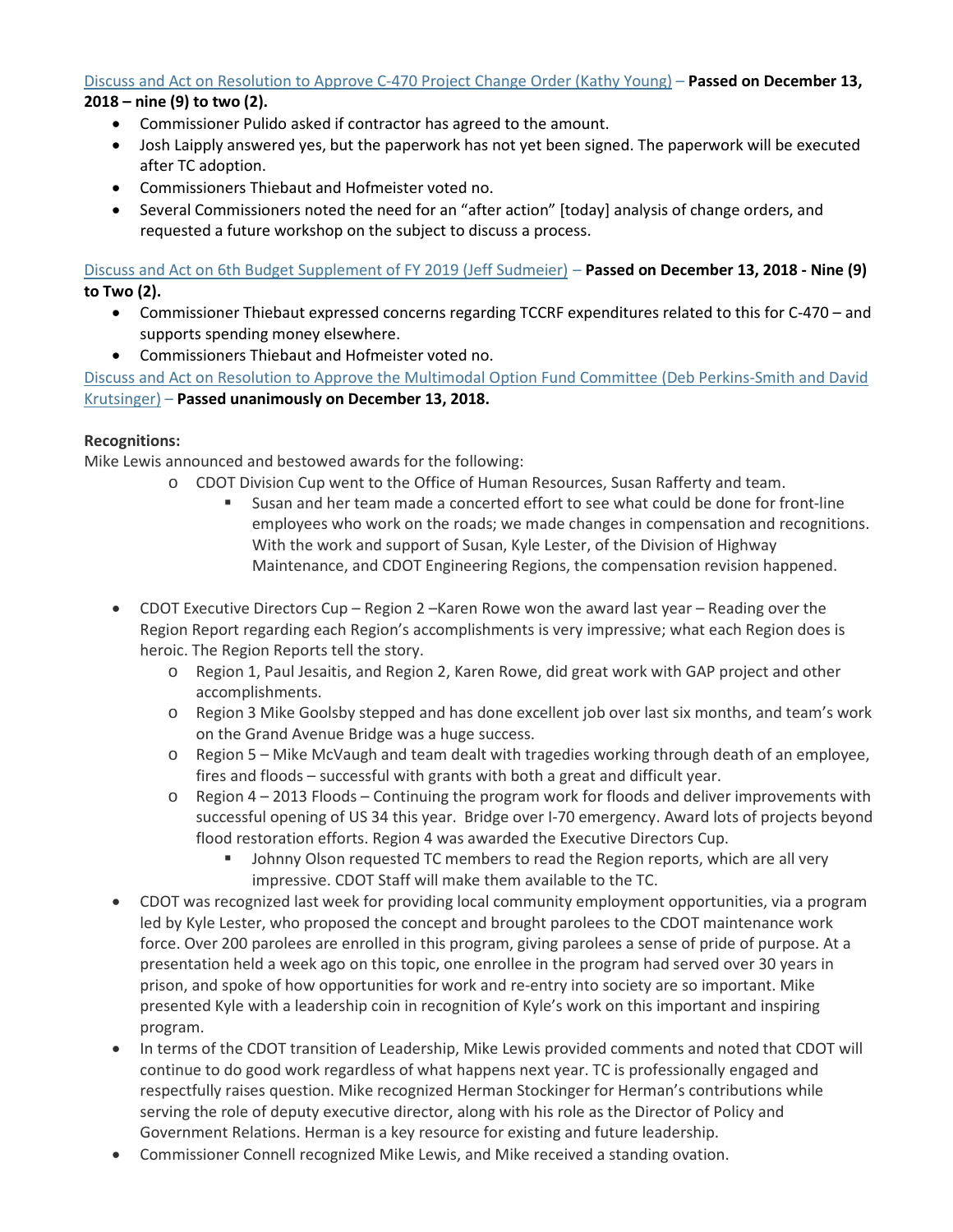• Commissioner Scott also recognized CDOT Staff and other TC members for their hard work and professionalism.

# **Colorado Transportation Commission Special Meeting Minutes December 20, 2018**

- PRESENT: Shannon Gifford, Chair, District 1 Jesus Pulido, District 3 Karen Stuart, District 4 Kathy Gilliland, District 5 Kathy Connell, District 6 Kathy Hall, District 7 Sidny Zink, Chair, District 8 Steven Hofmeister, District 11
- EXCUSED: William Thiebaut, Vice-Chair, District 10 Ed Peterson, District 2 Rocky Scott, District 9
- ALSO PRESENT: Michael Lewis, Executive Director Josh Laipply, Chief Engineer David Spector, HPTE Director Keith Stefanik, Central 70 Project Director Herman Stockinger, Government Relations Director Kathy Young, Chief Transportation Counsel

AND: Other staff members, organization representatives, and the public

## **The Transportation Commission Special Meeting was held on Thursday, December 20, 2018 from 4:00 pm to 4:30 pm. The special meeting took place at the Colorado Department of Transportation Headquarters at 2829 W. Howard Place, Denver, CO 80204, and by phone.**

Documents are posted at http://www.coloradodot.info/about/transportation-commission/meeting-agenda.html no less than 24 hours prior to the meeting. The documents are considered to be in draft form and for information only until final action is taken by the Transportation Commission.

**Call to Order, Roll Call:** Eight Commissioners attended either in person or by phone.

**Audience Participation:** No members of the audience spoke during audience participation.

## **Briefing Regarding Central 70 Lawsuit Settlement**

- Keith Stefanik described the day as a great one for the project and the state. Staff is here to discuss the proposed settlement agreement between between Petitioners Sierra Club, Elyria and Swansea Neighborhood Association, Chaffee Park Neighborhood Association, and Colorado Latino Forum (individually, "Petitioner" and collectively, "Petitioners") and Defendants-Intervenors the Colorado Department of Transportation and Michael P. Lewis (together, "CDOT"). Mr. Stefanik stated the settlement was a lot of work, and staff is very excited at the conclusion of the settlement agreement, which showed a lot of good faith on both sides. Mr. Stefanik then turned it over to John Putnam to describe the Settlement.
- Mr. Putnam summarized the settlement, briefing describing the following elements:
- *Community Health Study:* 
	- o The Settlement Agreement provides for a new Community Health Study that would provide a data-driven assessment of the potential causes of the disparate health outcomes in Globeville,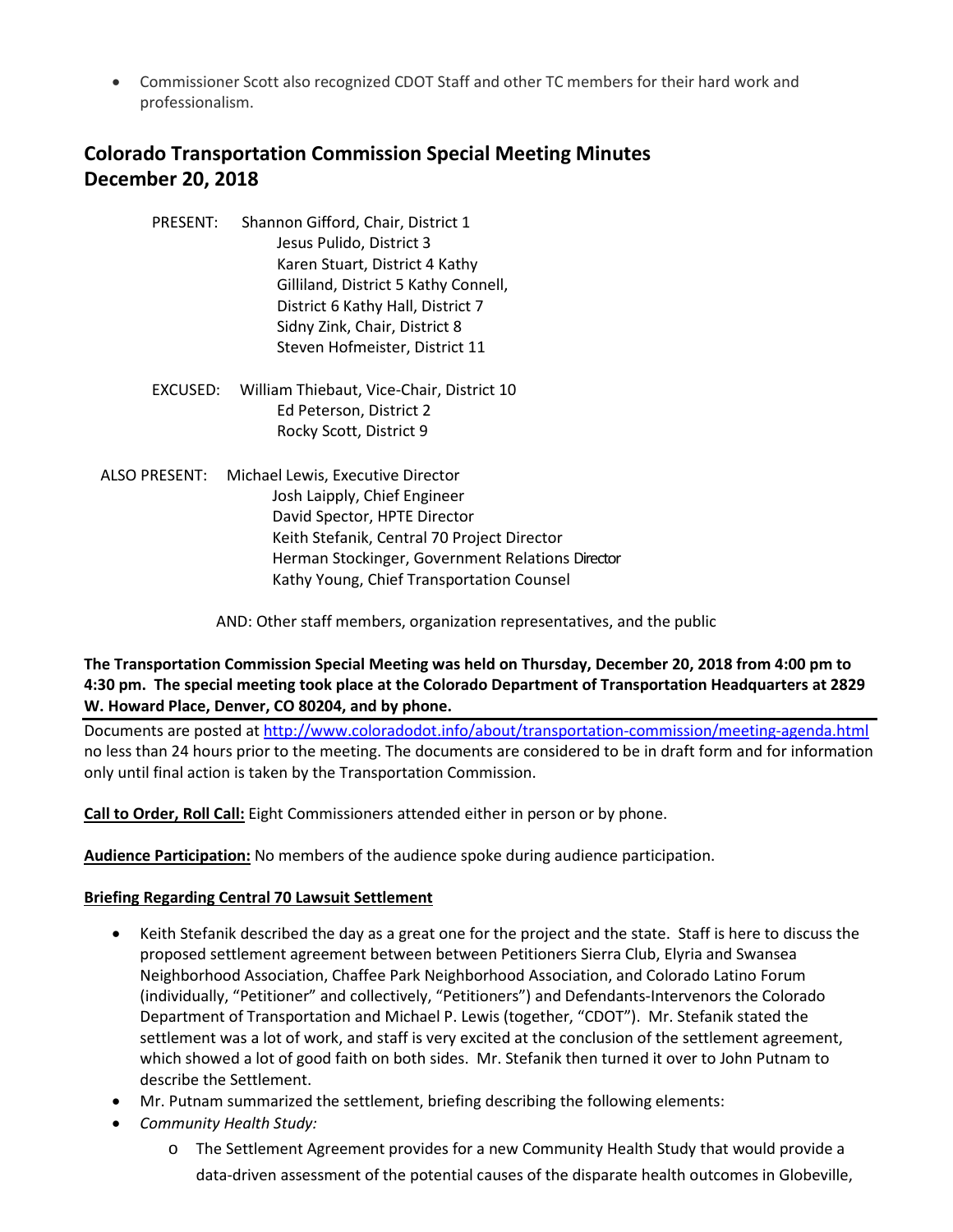Elyria and Swansea neighborhoods, including but not limited to those disparate health outcomes identified in the 2014 Assessment. The new study would consider a full range of possible significant causes of these disparate health outcomes. An objective of the Community Health Study will be to provide best estimates, as scientifically warranted, of the extent to which these possible significant causes contribute to the adverse health outcomes in Globeville, Elyria and Swansea. The Community Health Study will not separately analyze the specific effects of the Project, but will consider the effects of pollutants, noise and vehicle and rail traffic as part of the overall range of possible significant causes of current and expected future adverse health outcomes.

- o Petitioners and CDOT will create a steering committee (the "Steering Committee") which will consist of four representatives: one person designated by CDPHE; one person designated by the City and County of Denver; one person designated by Petitioners; and a nationally recognized and independent expert in the field of public health to be chosen by unanimous vote of the above three representatives ("Independent Steering Committee Member").
- o CDOT will contribute up to the amount of \$550,000.00 for the Community Health Study to cover the cost of the Expert and up to the amount of \$25,000.00 to cover the cost of the Independent Steering Committee Member. If other sources of funding dedicated to the Community Health Study become available from sources other than CDOT, their use shall be guided pursuant to the MOU.
- *Air Monitoring*
	- o CDOT will require Kiewit Meridiam Partners ("Developer") to provide four PM-10 monitors (the "Monitors") during the construction period of the Project in locations to reflect the PM-10 concentrations in the vicinity of the greatest degree of PM-10 generating activity during various phases of the Project. The Monitors will provide continuous recording of data and alerts to CDOT regarding PM-10 concentrations. CDOT will require the Developer to provide for each monitor the hourly concentration for the most recent hour on a publicly accessible project website (that is in both English and Spanish) on an hourly basis.
- *Landscaping*
	- o CDOT will require the Developer to work with Denver to provide tree plantings and longterm maintenance within appropriate right of way locations along 46th Avenue between York Street and Steele Street/Vasquez Boulevard, and will require that the Developer provide appropriate vine or other plantings on community-facing sides of permanent noise walls, except for those areas already programmed for community art. Within ninety (90) days after the effective date of the Settlement Agreement, CDOT will provide to a qualified governmental entity or nonprofit organization identified by Petitioners and acceptable to CDOT the amount of \$25,000.00 to fund the acquisition and planting of trees to be planted throughout Elyria, Swansea and Globeville.
- Commissioner Hall asked for clarification on the \$25,000 contribution. Mr. Putnam explained both the \$25,000 contribution for the landscaping, as well as the \$25,000 for the independent panel member for the health study.
- Commissioner Zink asked who would pay for the developers hourly reporting. Mr. Stefanik answered that the costs are built into the existing KMP contract with no additional funds.
- Commissioner Pulido asked for clarification regarding a letter from the Sierra Club that stated they would work with CDOT on communications with the public, etc. The Commissioner asked whether